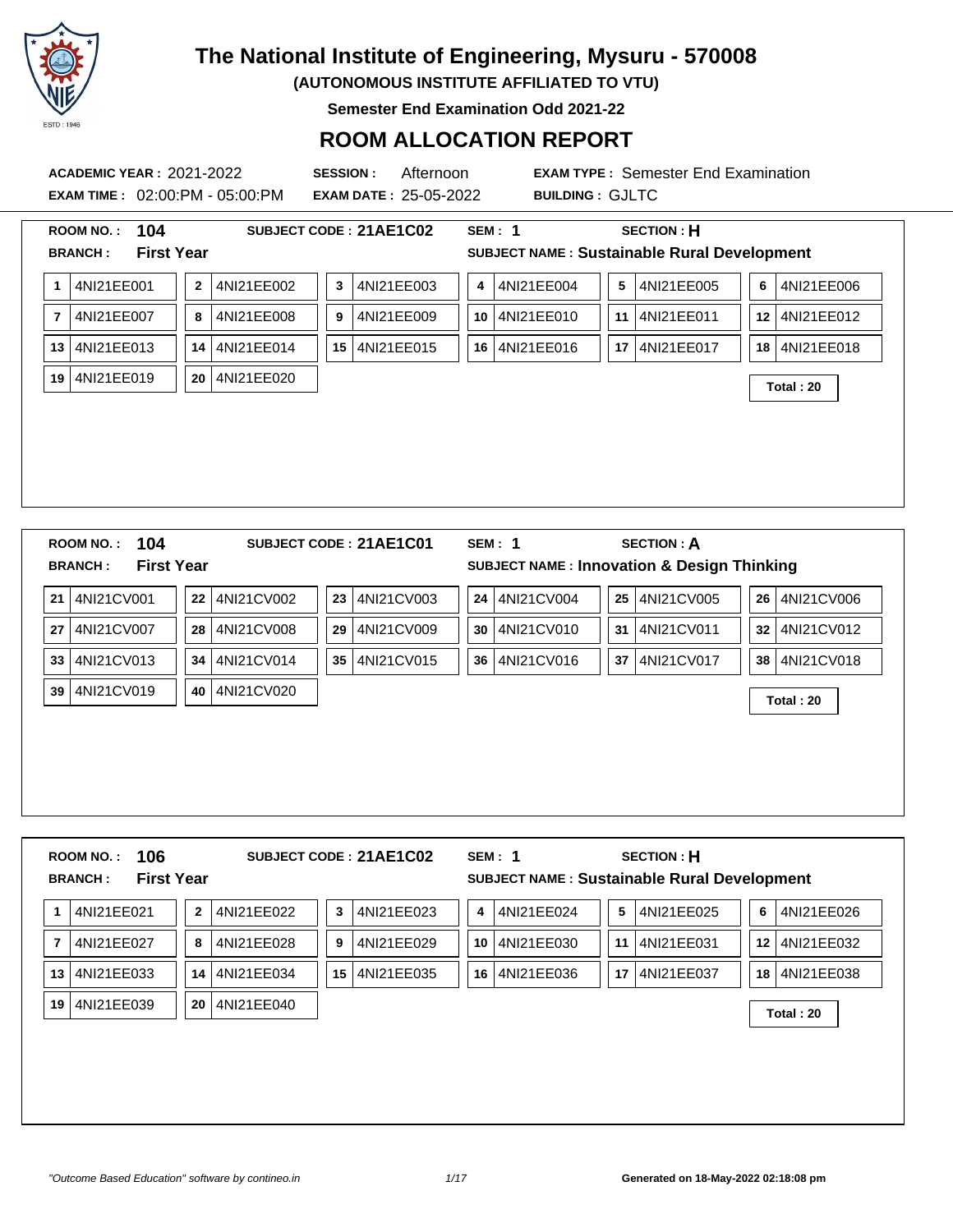

**(AUTONOMOUS INSTITUTE AFFILIATED TO VTU)**

**Semester End Examination Odd 2021-22**

### **ROOM ALLOCATION REPORT**

**ACADEMIC YEAR :** 2021-2022 **SESSION :** Afternoon **EXAM TYPE :** Semester End Examination **EXAM TIME :** 02:00:PM - 05:00:PM **EXAM DATE :** 25-05-2022 **BUILDING :** GJLTC **ROOM NO. : 106 SUBJECT CODE : 21AE1C01 SEM : 1 SECTION : A BRANCH : First Year SUBJECT NAME : Innovation & Design Thinking 21** 4NI21CV021 **22** 4NI21CV022 **23** 4NI21CV023 **24** 4NI21CV024 **25** 4NI21CV025 **26** 4NI21CV026 **27** 4NI21CV027 **28** 4NI21CV028 **29** 4NI21CV029 **30** 4NI21CV030 **31** 4NI21CV031 **32** 4NI21CV032 **33** 4NI21CV033 **34** 4NI21CV034 **35** 4NI21CV035 **36** 4NI21CV036 **37** 4NI21CV037 **38** 4NI21CV038 **<sup>39</sup>** 4NI21CV039 **<sup>40</sup>** 4NI21CV040 **Total : 20 ROOM NO. : 107 SUBJECT CODE : 21AE1C02 SEM : 1 SECTION : H BRANCH : First Year SUBJECT NAME : Sustainable Rural Development 1** 4NI21EE041 **2** 4NI21EE042 **3** 4NI21EE043 **4** 4NI21EE044 **5** 4NI21EE045 **6** 4NI21EE046 **7** 4NI21EE047 **8** 4NI21EE048 **9** 4NI21EE049 **10** 4NI21EE050 **11** 4NI21EE051 **12** 4NI21EE052 **<sup>13</sup>** 4NI21EE053 **<sup>14</sup>** 4NI21EE054 **<sup>15</sup>** 4NI21EE055 **<sup>16</sup>** 4NI21EE056 **<sup>17</sup>** 4NI21EE057 **Total : 17**

| 107<br><b>ROOM NO.:</b><br><b>First Year</b><br><b>BRANCH:</b> | SUBJECT CODE: 21AE1C02         | SECTION :  <br>SEM: 1<br>SUBJECT NAME : Sustainable Rural Development |          |
|----------------------------------------------------------------|--------------------------------|-----------------------------------------------------------------------|----------|
| 4NI19EE092<br>18<br>19                                         | 4NI21EE058<br>20<br>4NI21EE059 |                                                                       |          |
|                                                                |                                |                                                                       | Total: 3 |
|                                                                |                                |                                                                       |          |
|                                                                |                                |                                                                       |          |
|                                                                |                                |                                                                       |          |
|                                                                |                                |                                                                       |          |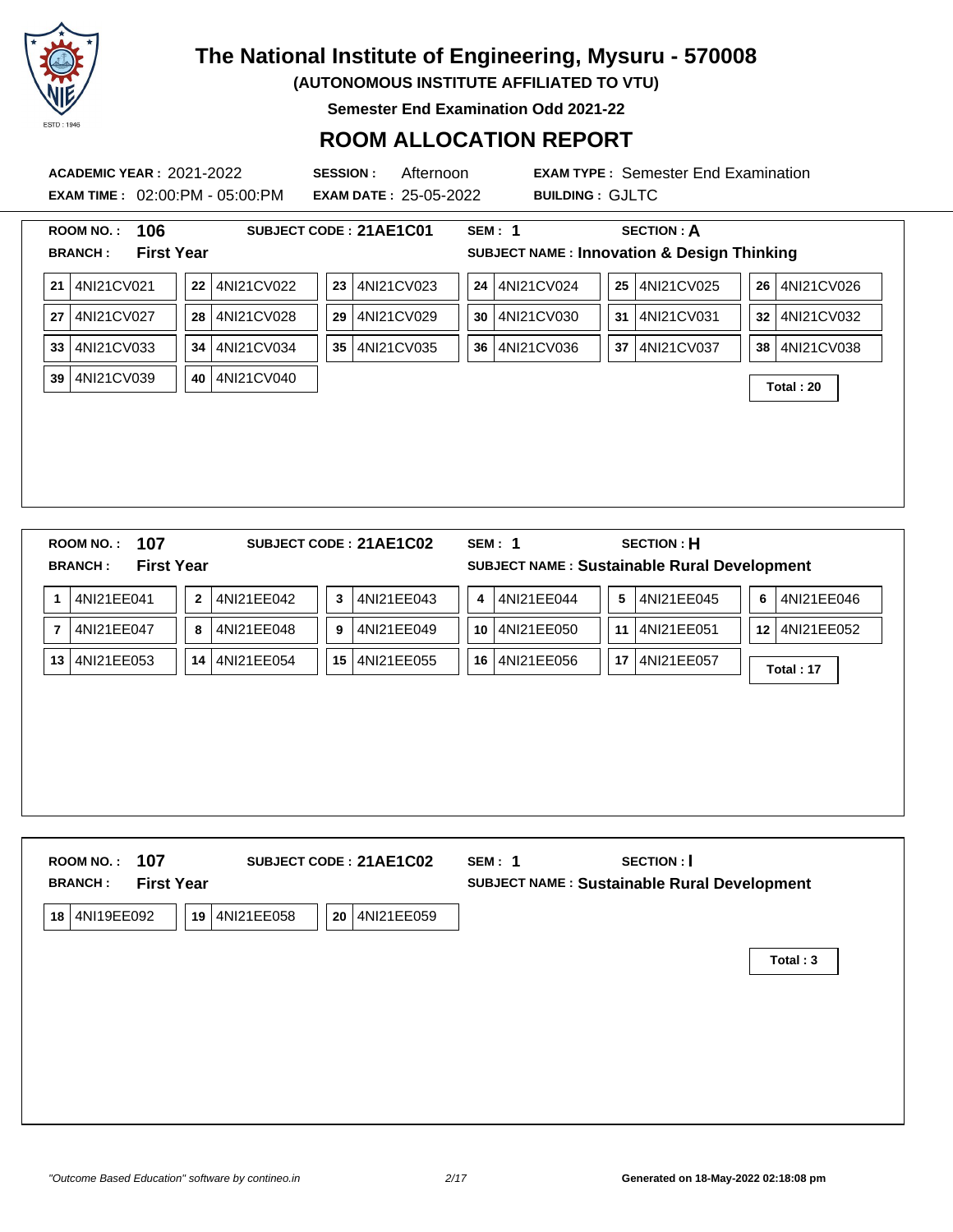

**(AUTONOMOUS INSTITUTE AFFILIATED TO VTU)**

**Semester End Examination Odd 2021-22**

| <b>ACADEMIC YEAR: 2021-2022</b><br><b>EXAM TIME: 02:00:PM - 05:00:PM</b> | <b>SESSION:</b><br>Afternoon<br><b>EXAM DATE: 25-05-2022</b> | <b>EXAM TYPE: Semester End Examination</b><br><b>BUILDING: GJLTC</b> |                 |
|--------------------------------------------------------------------------|--------------------------------------------------------------|----------------------------------------------------------------------|-----------------|
| ROOM NO.: 107                                                            | SUBJECT CODE: 21AE1C01                                       | <b>SECTION: A</b><br><b>SEM: 1</b>                                   |                 |
| <b>BRANCH:</b><br><b>First Year</b>                                      |                                                              | <b>SUBJECT NAME: Innovation &amp; Design Thinking</b>                |                 |
| 21 4NI21CV041                                                            | 22 4NI21CV042<br>23 4NI21CV043                               | 24 4NI21CV044<br>25 4NI21CV045                                       | 26 4NI21CV046   |
| 27 4NI21CV047                                                            | 28 4NI21CV048<br>4NI21CV049<br>29                            | 4NI21CV050<br>31 4NI21CV051<br>30                                    | 32 4NI21CV052   |
| 33 4NI21CV053                                                            | 34 4NI21CV055<br>35 4NI21CV056                               | 36 4NI21CV103<br>37   4NI21CV104                                     | 38   4NI21CV105 |
| 39 4NI21CV106                                                            |                                                              |                                                                      | Total: 19       |
|                                                                          |                                                              |                                                                      |                 |
|                                                                          |                                                              |                                                                      |                 |
|                                                                          |                                                              |                                                                      |                 |
|                                                                          |                                                              |                                                                      |                 |
| 107<br><b>ROOM NO.:</b>                                                  | SUBJECT CODE: 21AE1C01                                       | <b>SECTION: B</b><br><b>SEM: 1</b>                                   |                 |
| <b>First Year</b><br><b>BRANCH:</b>                                      |                                                              | <b>SUBJECT NAME: Innovation &amp; Design Thinking</b>                |                 |
| 40 4NI21CV054                                                            |                                                              |                                                                      |                 |
|                                                                          |                                                              |                                                                      |                 |
|                                                                          |                                                              |                                                                      | Total: 1        |
|                                                                          |                                                              |                                                                      |                 |
|                                                                          |                                                              |                                                                      |                 |
|                                                                          |                                                              |                                                                      |                 |
|                                                                          |                                                              |                                                                      |                 |
|                                                                          |                                                              |                                                                      |                 |
|                                                                          |                                                              |                                                                      |                 |
|                                                                          |                                                              |                                                                      |                 |
| 110<br><b>ROOM NO.:</b>                                                  | SUBJECT CODE: 21AE1C02                                       | <b>SEM: 1</b><br>SECTION :                                           |                 |
| <b>First Year</b><br><b>BRANCH:</b>                                      |                                                              | SUBJECT NAME : Sustainable Rural Development                         |                 |
| 4NI21EE060<br>1                                                          | $\mathbf 2$<br>4NI21EE061<br>3<br>4NI21EE062                 | 4<br>4NI21EE063<br>5<br>4NI21EE064                                   | 6<br>4NI21EE065 |
| 4NI21EE066<br>7                                                          | 8<br>4NI21EE067<br>9<br>4NI21EE068                           | 10<br>4NI21EE069<br>4NI21EE070<br>11                                 | 12 4NI21EE071   |
| 13 4NI21EE072                                                            | 15 4NI21EE074<br>14 4NI21EE073                               | 16 4NI21EE075<br>17 4NI21EE076                                       | 18 4NI21EE077   |
| 19 4NI21EE078                                                            | 20 4NI21EE079                                                |                                                                      | Total: 20       |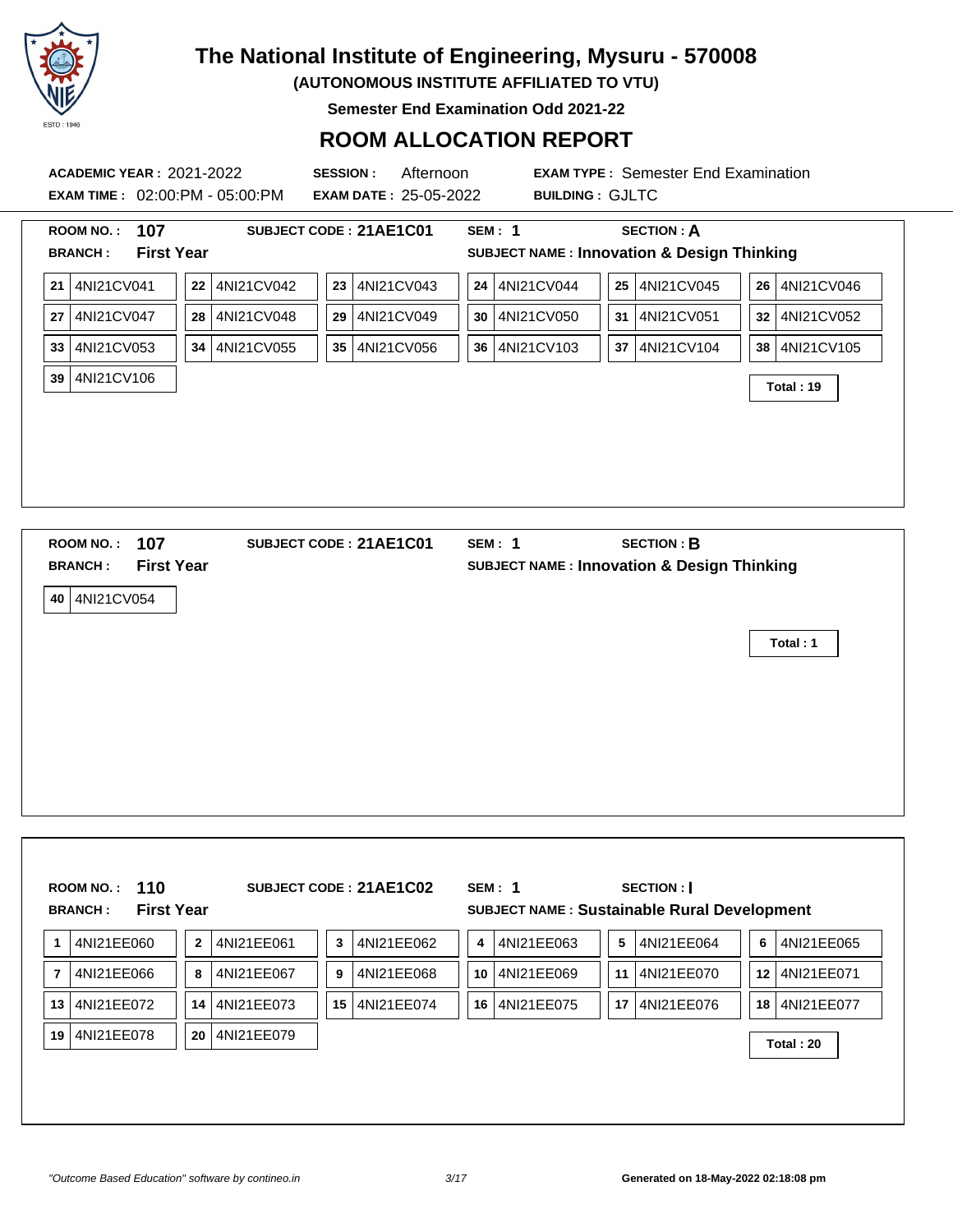

**(AUTONOMOUS INSTITUTE AFFILIATED TO VTU)**

**Semester End Examination Odd 2021-22**

### **ROOM ALLOCATION REPORT**

**ACADEMIC YEAR :** 2021-2022 **SESSION :** Afternoon **EXAM TYPE :** Semester End Examination **EXAM TIME :** 02:00:PM - 05:00:PM **EXAM DATE :** 25-05-2022 **BUILDING :** GJLTC **ROOM NO. : 110 SUBJECT CODE : 21AE1C01 SEM : 1 SECTION : B BRANCH : First Year SUBJECT NAME : Innovation & Design Thinking 21** 4NI21CV057 **22** 4NI21CV058 **23** 4NI21CV059 **24** 4NI21CV060 **25** 4NI21CV061 **26** 4NI21CV062 **27** 4NI21CV063 **28** 4NI21CV065 **29** 4NI21CV067 **30** 4NI21CV068 **31** 4NI21CV069 **32** 4NI21CV070 **33** 4NI21CV071 **34** 4NI21CV072 **35** 4NI21CV073 **36** 4NI21CV074 **37** 4NI21CV075 **38** 4NI21CV078 **<sup>39</sup>** 4NI21CV079 **<sup>40</sup>** 4NI21CV080 **Total : 20 ROOM NO. : 204 SUBJECT CODE : 21AE1C02 SEM : 1 SECTION : I BRANCH : First Year SUBJECT NAME : Sustainable Rural Development 1** 4NI21EE080 **2** 4NI21EE081 **3** 4NI21EE082 **4** 4NI21EE083 **5** 4NI21EE084 **6** 4NI21EE085 **7** 4NI21EE086 **8** 4NI21EE087 **9** 4NI21EE088 **10** 4NI21EE089 **11** 4NI21EE090 **12** 4NI21EE091 **13** 4NI21EE092 **14** 4NI21EE093 **15** 4NI21EE094 **16** 4NI21EE095 **17** 4NI21EE096 **18** 4NI21EE097 **<sup>19</sup>** 4NI21EE098 **<sup>20</sup>** 4NI21EE099 **Total : 20**

|    | 204<br><b>ROOM NO.:</b><br><b>First Year</b><br><b>BRANCH:</b> |    |            |    | SUBJECT CODE: 21AE1C01 |    | SEM: 1     |    | <b>SECTION: B</b><br><b>SUBJECT NAME: Innovation &amp; Design Thinking</b> |    |            |
|----|----------------------------------------------------------------|----|------------|----|------------------------|----|------------|----|----------------------------------------------------------------------------|----|------------|
| 21 | 4NI21CV081                                                     | 22 | 4NI21CV082 | 23 | 4NI21CV083             | 24 | 4NI21CV084 | 25 | 4NI21CV085                                                                 | 26 | 4NI21CV086 |
| 27 | 4NI21CV087                                                     | 28 | 4NI21CV088 | 29 | 4NI21CV089             | 30 | 4NI21CV090 | 31 | 4NI21CV091                                                                 | 32 | 4NI21CV092 |
| 33 | 4NI21CV093                                                     | 34 | 4NI21CV094 | 35 | 4NI21CV095             | 36 | 4NI21CV096 | 37 | 4NI21CV097                                                                 | 38 | 4NI21CV098 |
| 39 | 4NI21CV099                                                     | 40 | 4NI21CV100 |    |                        |    |            |    |                                                                            |    | Total: 20  |
|    |                                                                |    |            |    |                        |    |            |    |                                                                            |    |            |
|    |                                                                |    |            |    |                        |    |            |    |                                                                            |    |            |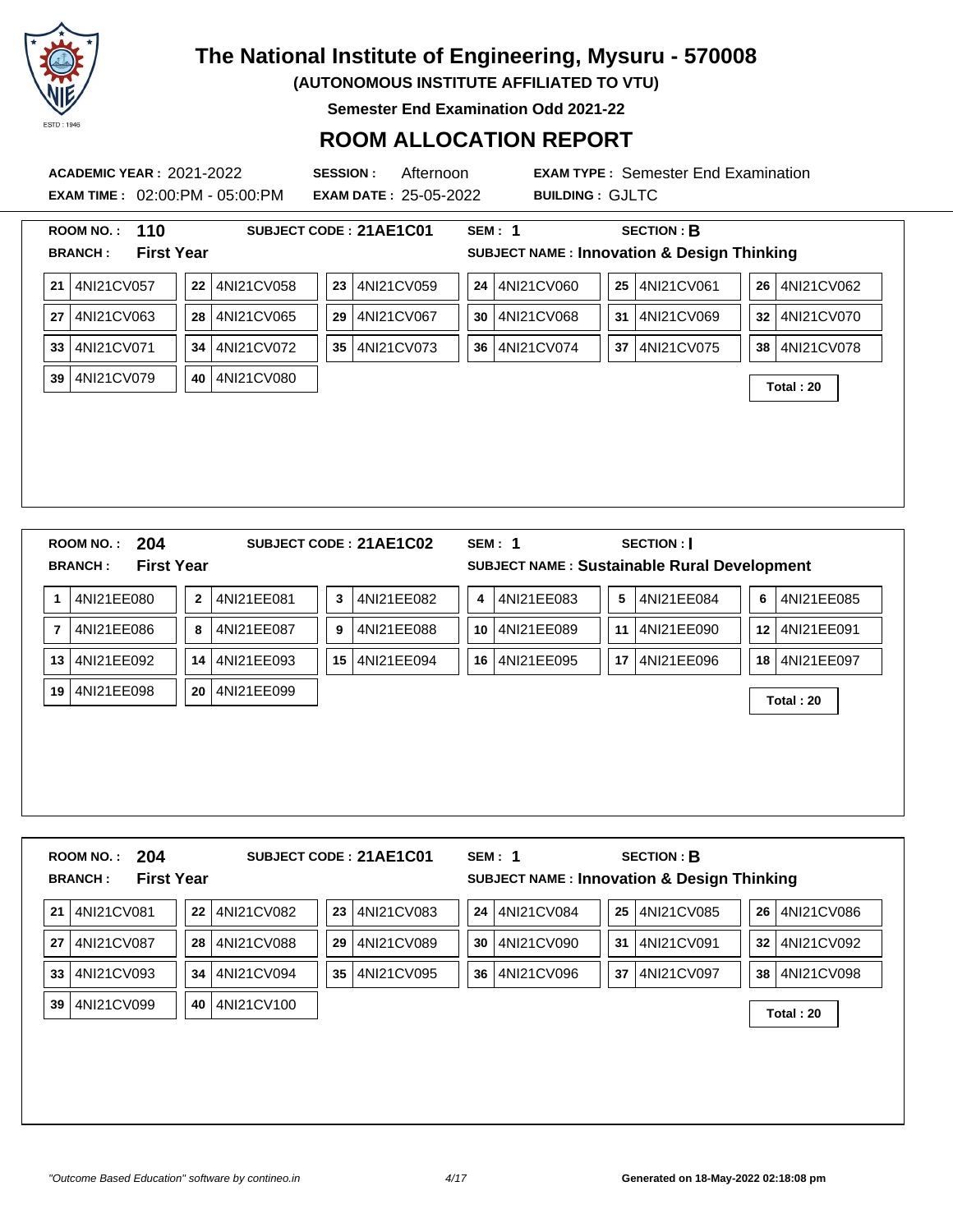

**(AUTONOMOUS INSTITUTE AFFILIATED TO VTU)**

**Semester End Examination Odd 2021-22**

| ROOM NO.: 205<br>SUBJECT CODE: 21AE1C02<br><b>SEM: 1</b><br><b>SECTION:</b><br><b>First Year</b><br>SUBJECT NAME : Sustainable Rural Development<br><b>BRANCH:</b><br>1 4NI21EE100<br>2 4NI21EE101<br>4NI21EE102<br>$\mathbf{3}$<br>Total: 3<br>ROOM NO.: 205<br><b>SUBJECT CODE: 21AE1C02</b><br><b>SEM: 1</b><br><b>SECTION: J</b><br><b>First Year</b><br>SUBJECT NAME : Sustainable Rural Development<br><b>BRANCH:</b><br>$\sqrt{5}$<br>4NI21IS004<br>4NI21IS006<br>4NI21IS001<br>4NI21IS002<br>4NI21IS003<br>8 4NI21IS005<br>6<br>$\overline{7}$<br>9<br>4<br>12 4NI21IS009<br>13 4NI21IS010<br>14 4NI21IS011<br>15 4NI21IS012<br>4NI21IS007<br>11<br>4NI21IS008<br>10<br>4NI21IS016<br>20 4NI21IS017<br>16 4NI21IS013<br>17   4NI21IS014<br>18 4NI21IS015<br>19<br>Total: 17 | <b>EXAM TIME: 02:00:PM - 05:00:PM</b> | <b>EXAM DATE: 25-05-2022</b> | <b>BUILDING: GJLTC</b>             |          |
|-------------------------------------------------------------------------------------------------------------------------------------------------------------------------------------------------------------------------------------------------------------------------------------------------------------------------------------------------------------------------------------------------------------------------------------------------------------------------------------------------------------------------------------------------------------------------------------------------------------------------------------------------------------------------------------------------------------------------------------------------------------------------------------|---------------------------------------|------------------------------|------------------------------------|----------|
|                                                                                                                                                                                                                                                                                                                                                                                                                                                                                                                                                                                                                                                                                                                                                                                     |                                       |                              |                                    |          |
|                                                                                                                                                                                                                                                                                                                                                                                                                                                                                                                                                                                                                                                                                                                                                                                     |                                       |                              |                                    |          |
|                                                                                                                                                                                                                                                                                                                                                                                                                                                                                                                                                                                                                                                                                                                                                                                     |                                       |                              |                                    |          |
|                                                                                                                                                                                                                                                                                                                                                                                                                                                                                                                                                                                                                                                                                                                                                                                     |                                       |                              |                                    |          |
|                                                                                                                                                                                                                                                                                                                                                                                                                                                                                                                                                                                                                                                                                                                                                                                     | 205                                   | SUBJECT CODE: 21AE1C01       | <b>SECTION: B</b><br><b>SEM: 1</b> |          |
| <b>ROOM NO.:</b><br><b>First Year</b><br><b>SUBJECT NAME: Innovation &amp; Design Thinking</b><br><b>BRANCH:</b>                                                                                                                                                                                                                                                                                                                                                                                                                                                                                                                                                                                                                                                                    |                                       |                              |                                    | Total: 2 |
| 21 4NI21CV101<br>22 4NI21CV102                                                                                                                                                                                                                                                                                                                                                                                                                                                                                                                                                                                                                                                                                                                                                      |                                       |                              |                                    |          |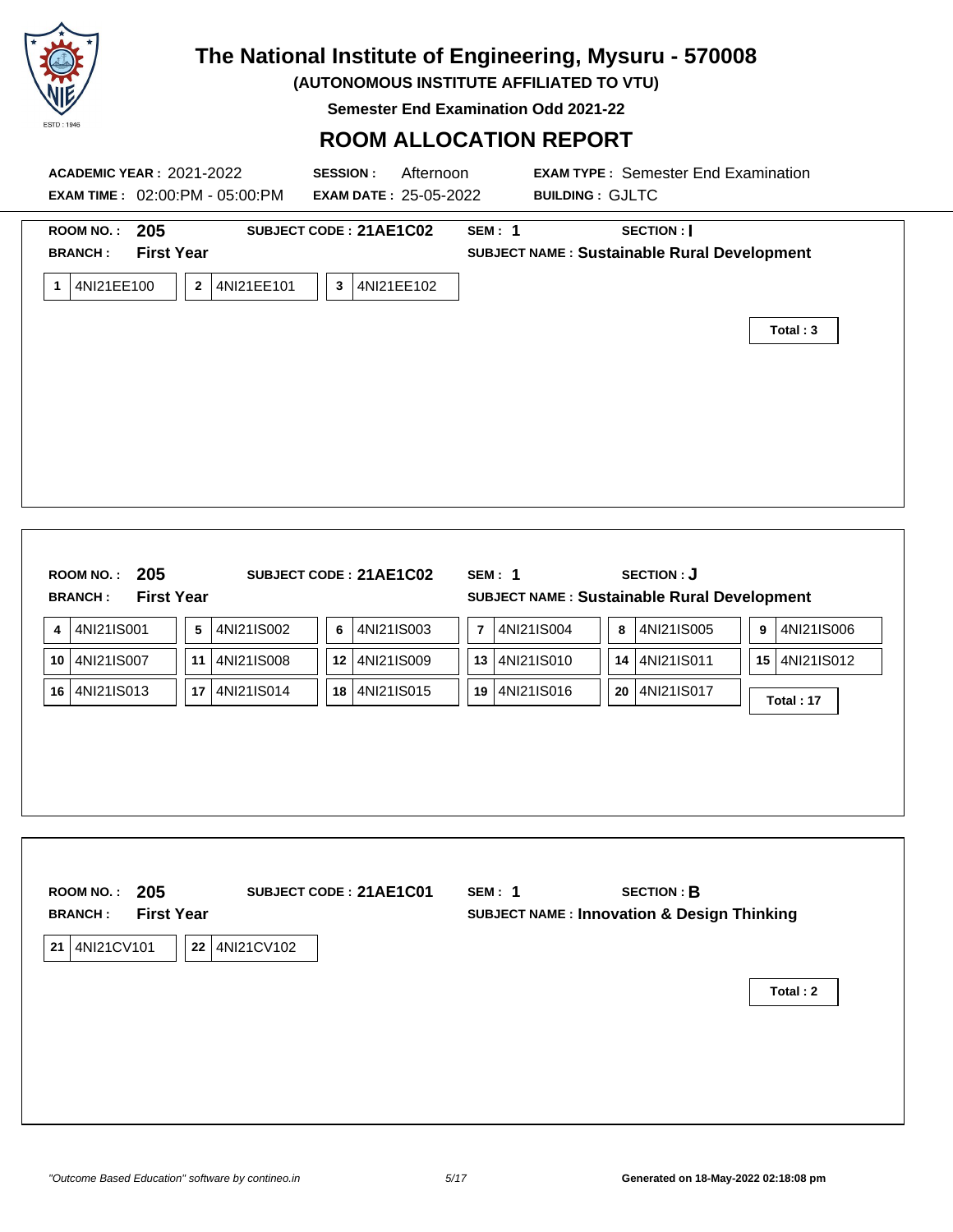

**(AUTONOMOUS INSTITUTE AFFILIATED TO VTU)**

**Semester End Examination Odd 2021-22**

### **ROOM ALLOCATION REPORT**

**ACADEMIC YEAR :** 2021-2022 **SESSION :** Afternoon **EXAM TYPE :** Semester End Examination **EXAM TIME :** 02:00:PM - 05:00:PM **EXAM DATE :** 25-05-2022 **BUILDING :** GJLTC **ROOM NO. : 205 SUBJECT CODE : 21AE1C01 SEM : 1 SECTION : C BRANCH : First Year SUBJECT NAME : Innovation & Design Thinking 23** 4NI21CS001 **24** 4NI21CS002 **25** 4NI21CS003 **26** 4NI21CS004 **27** 4NI21CS005 **28** 4NI21CS006 **29** 4NI21CS007 **30** 4NI21CS008 **31** 4NI21CS009 **32** 4NI21CS010 **33** 4NI21CS011 **34** 4NI21CS012 **35** 4NI21CS013 **36** 4NI21CS014 **37** 4NI21CS015 **38** 4NI21CS016 **39** 4NI21CS017 **40** 4NI21CS018 **Total : 18 ROOM NO. : 206 SUBJECT CODE : 21AE1C02 SEM : 1 SECTION : J BRANCH : First Year SUBJECT NAME : Sustainable Rural Development 1** 4NI21IS018 **2** 4NI21IS019 **3** 4NI21IS020 **4** 4NI21IS021 **5** 4NI21IS022 **6** 4NI21IS023 **7** 4NI21IS024 **8** 4NI21IS025 **9** 4NI21IS026 **10** 4NI21IS027 **11** 4NI21IS028 **12** 4NI21IS029 **13** 4NI21IS030 **14** 4NI21IS031 **15** 4NI21IS032 **16** 4NI21IS033 **17** 4NI21IS034 **18** 4NI21IS035 **<sup>19</sup>** 4NI21IS036 **<sup>20</sup>** 4NI21IS037 **Total : 20**

**ROOM NO. : 206 SUBJECT CODE : 21AE1C01 SEM : 1 SECTION : C BRANCH : First Year SUBJECT NAME : Innovation & Design Thinking** 4NI21CS019 **22** 4NI21CS020 **23** 4NI21CS021 **24** 4NI21CS022 **25** 4NI21CS023 **26** 4NI21CS024 4NI21CS025 **28** 4NI21CS026 **29** 4NI21CS027 **30** 4NI21CS028 **31** 4NI21CS029 **32** 4NI21CS030 4NI21CS031 **34** 4NI21CS032 **35** 4NI21CS033 **36** 4NI21CS034 **37** 4NI21CS035 **38** 4NI21CS036 4NI21CS037 **<sup>40</sup>** 4NI21CS038 **Total : 20**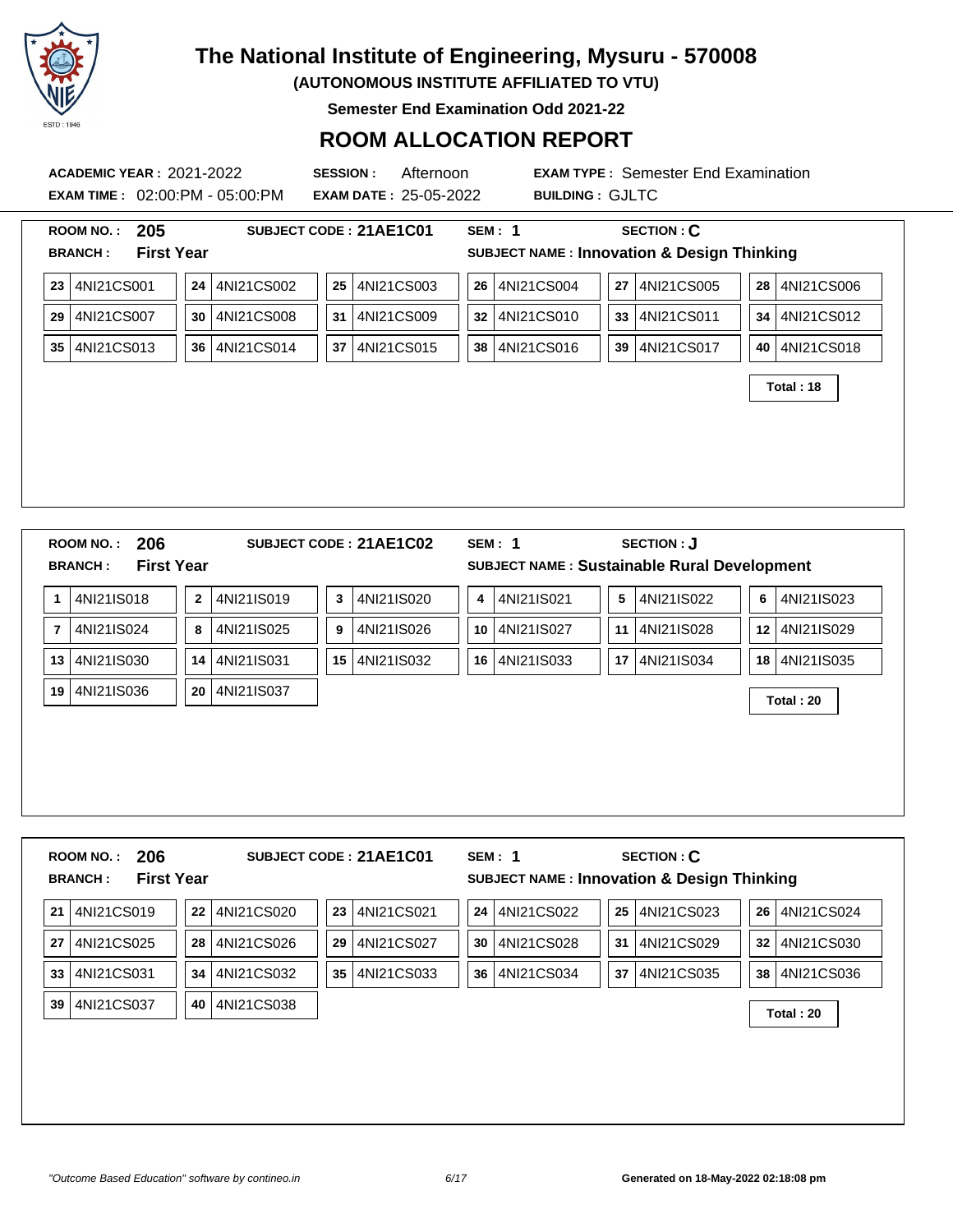

**(AUTONOMOUS INSTITUTE AFFILIATED TO VTU)**

**Semester End Examination Odd 2021-22**

### **ROOM ALLOCATION REPORT**

**EXAM TIME :** 02:00:PM - 05:00:PM **EXAM DATE :** 25-05-2022 **BUILDING :** GJLTC

| <b>First Year</b><br><b>BRANCH:</b><br>4NI21IS038<br>4NI21IS040<br>4NI21IS041<br>$\mathbf{2}$<br>4NI21IS039<br>3<br>1<br>4<br>4NI21IS044<br>8<br>4NI21IS045<br>4NI21IS046<br>4NI21IS047<br>$\overline{\mathbf{r}}$<br>9<br>10<br>4NI21IS052<br>4NI21IS053<br>4NI21IS050<br>4NI21IS051<br>13<br>14<br>15<br>16 | SUBJECT NAME : Sustainable Rural Development<br>4NI21IS042<br>5<br>6<br>4NI21IS048<br>11<br>12 | 4NI21IS043 |
|---------------------------------------------------------------------------------------------------------------------------------------------------------------------------------------------------------------------------------------------------------------------------------------------------------------|------------------------------------------------------------------------------------------------|------------|
|                                                                                                                                                                                                                                                                                                               |                                                                                                |            |
|                                                                                                                                                                                                                                                                                                               |                                                                                                |            |
|                                                                                                                                                                                                                                                                                                               |                                                                                                | 4NI21IS049 |
|                                                                                                                                                                                                                                                                                                               | 4NI21IS054<br>17<br>18                                                                         | 4NI21IS055 |
| 19 4NI21IS056<br>4NI21IS057<br>20                                                                                                                                                                                                                                                                             | Total: 20                                                                                      |            |
|                                                                                                                                                                                                                                                                                                               |                                                                                                |            |
|                                                                                                                                                                                                                                                                                                               |                                                                                                |            |
|                                                                                                                                                                                                                                                                                                               |                                                                                                |            |
|                                                                                                                                                                                                                                                                                                               |                                                                                                |            |
|                                                                                                                                                                                                                                                                                                               |                                                                                                |            |
|                                                                                                                                                                                                                                                                                                               |                                                                                                |            |
|                                                                                                                                                                                                                                                                                                               |                                                                                                |            |
|                                                                                                                                                                                                                                                                                                               |                                                                                                |            |
|                                                                                                                                                                                                                                                                                                               |                                                                                                |            |
|                                                                                                                                                                                                                                                                                                               |                                                                                                |            |
|                                                                                                                                                                                                                                                                                                               |                                                                                                |            |
| 207<br>SUBJECT CODE: 21AE1C01<br><b>SEM: 1</b>                                                                                                                                                                                                                                                                | <b>SECTION: C</b>                                                                              |            |
|                                                                                                                                                                                                                                                                                                               |                                                                                                |            |
| <b>First Year</b>                                                                                                                                                                                                                                                                                             | SUBJECT NAME : Innovation & Design Thinking                                                    |            |
| 4NI21CS039<br>4NI21CS041<br>4NI21CS042<br>4NI21CS040<br>24<br>22<br>23                                                                                                                                                                                                                                        | 4NI21CS043<br>$25\phantom{.0}$<br>26                                                           | 4NI21CS044 |
| 4NI21CS045<br>4NI21CS048<br>4NI21CS046<br>4NI21CS047<br>30<br>28<br>29                                                                                                                                                                                                                                        | 4NI21CS049<br>31<br>32                                                                         | 4NI21CS050 |
| 4NI21CS054<br>4NI21CS051<br>4NI21CS052<br>4NI21CS053<br>36<br>34<br>35 <sup>1</sup>                                                                                                                                                                                                                           | 4NI21CS055<br>37<br>38 <sup>°</sup>                                                            | 4NI21CS056 |
| <b>ROOM NO.:</b><br><b>BRANCH:</b><br>21<br>27<br>33<br>4NI21CS057<br>4NI21CS058<br>39<br>40                                                                                                                                                                                                                  | Total: 20                                                                                      |            |

|   | 208<br><b>ROOM NO.:</b><br><b>First Year</b><br><b>BRANCH:</b> |                            | SUBJECT CODE: 21AE1C02     | SEM: 1 | SECTION : J<br><b>SUBJECT NAME: Sustainable Rural Development</b> |          |
|---|----------------------------------------------------------------|----------------------------|----------------------------|--------|-------------------------------------------------------------------|----------|
| 1 | 4NI21IS058                                                     | 4NI21IS059<br>$\mathbf{2}$ | 4NI21IS122<br>$\mathbf{3}$ |        |                                                                   |          |
|   |                                                                |                            |                            |        |                                                                   | Total: 3 |
|   |                                                                |                            |                            |        |                                                                   |          |
|   |                                                                |                            |                            |        |                                                                   |          |
|   |                                                                |                            |                            |        |                                                                   |          |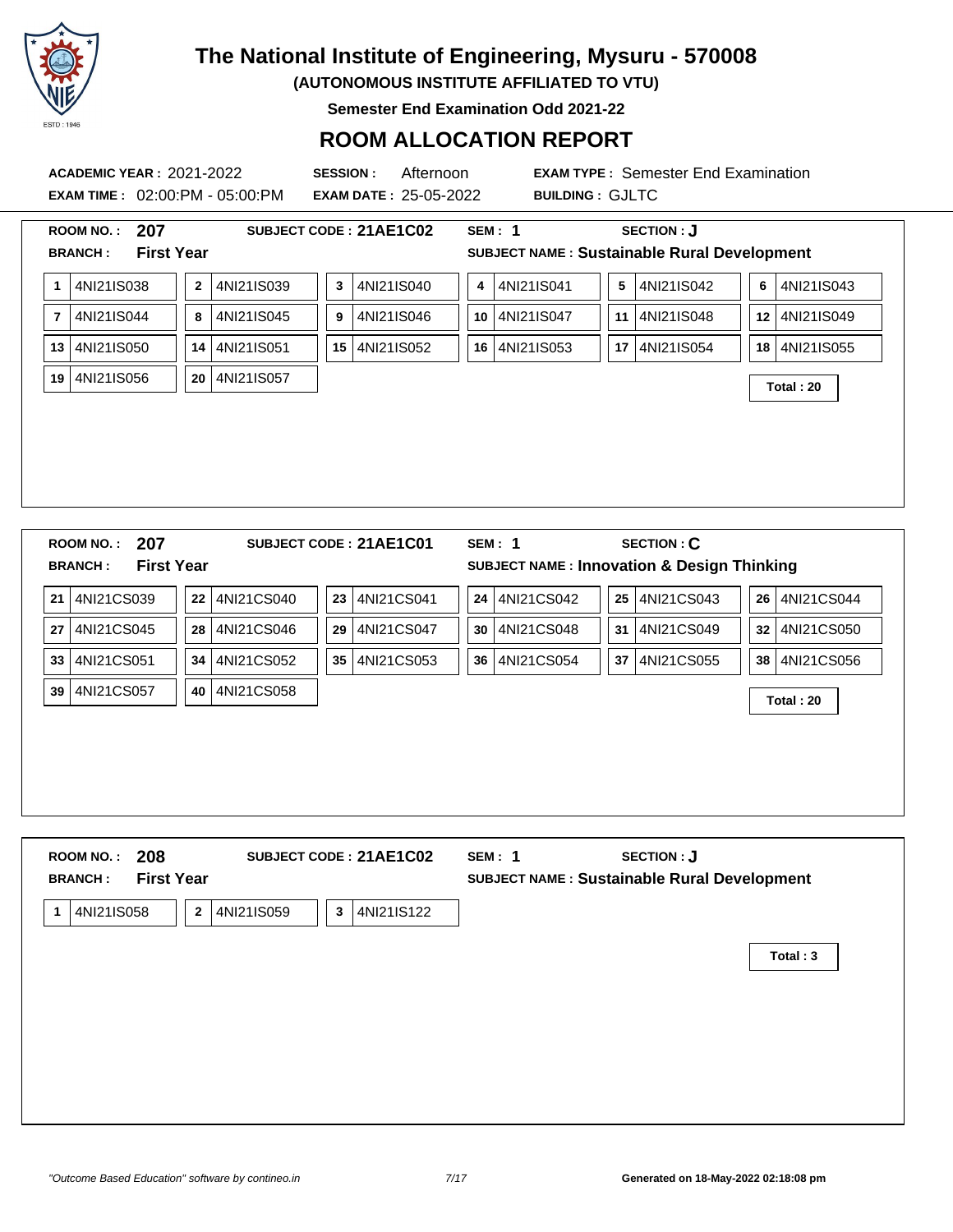

**(AUTONOMOUS INSTITUTE AFFILIATED TO VTU)**

**Semester End Examination Odd 2021-22**

### **ROOM ALLOCATION REPORT**

**EXAM TIME :** 02:00:PM - 05:00:PM **EXAM DATE :** 25-05-2022 **BUILDING :** GJLTC

| 208<br><b>ROOM NO.:</b>                         | SUBJECT CODE: 21AE1C02               | <b>SEM: 1</b>                                         | <b>SECTION: K</b>             |
|-------------------------------------------------|--------------------------------------|-------------------------------------------------------|-------------------------------|
| <b>First Year</b><br><b>BRANCH:</b>             |                                      | SUBJECT NAME : Sustainable Rural Development          |                               |
| 4NI21IS060<br>4                                 | 5<br>4NI21IS061<br>4NI21IS062<br>6   | 4NI21IS063<br>$\overline{7}$<br>8                     | 4NI21IS064<br>4NI21IS065<br>9 |
| 4NI21IS066<br>10                                | 4NI21IS067<br>4NI21IS068<br>11<br>12 | 13 4NI21IS069<br>14                                   | 4NI21IS070<br>15 4NI21IS071   |
| 4NI21IS072<br>16                                | 4NI21IS073<br>4NI21IS074<br>17<br>18 | 4NI21IS075<br>19<br>20                                | 4NI21IS076<br>Total: 17       |
|                                                 |                                      |                                                       |                               |
|                                                 |                                      |                                                       |                               |
|                                                 |                                      |                                                       |                               |
|                                                 |                                      |                                                       |                               |
|                                                 |                                      |                                                       |                               |
|                                                 |                                      |                                                       |                               |
|                                                 |                                      |                                                       |                               |
|                                                 |                                      |                                                       |                               |
| 208                                             | SUBJECT CODE: 21AE1C01               | <b>SEM: 1</b>                                         | <b>SECTION: C</b>             |
| <b>First Year</b>                               |                                      | <b>SUBJECT NAME: Innovation &amp; Design Thinking</b> |                               |
| ROOM NO.:<br><b>BRANCH:</b><br>21<br>4NI21CS059 | 4NI21CS060<br>23<br>4NI21CS061<br>22 | 24 4NI21CS062<br>$25\phantom{.0}$                     | 4NI21CS126<br>26 4NI21CS127   |
| 4NI21CS128<br>27                                |                                      |                                                       | Total: 7                      |

| 4NI21CS069<br>4NI21CS070<br>4NI21CS071<br>4NI21CS072<br>38 4NI21CS073<br>35<br>36<br>37<br>39 <sup>°</sup><br>Total: 13 | 4NI21CS063<br>28 | 29<br>4NI21CS064 | 4NI21CS065<br>30 | 4NI21CS066<br>31 | <b>SUBJECT NAME: Innovation &amp; Design Thinking</b><br>32 4NI21CS067 | 4NI21CS068<br>33 <sup>3</sup> |
|-------------------------------------------------------------------------------------------------------------------------|------------------|------------------|------------------|------------------|------------------------------------------------------------------------|-------------------------------|
|                                                                                                                         | 34               |                  |                  |                  |                                                                        | 4NI21CS074                    |
|                                                                                                                         | 4NI21CS075<br>40 |                  |                  |                  |                                                                        |                               |
|                                                                                                                         |                  |                  |                  |                  |                                                                        |                               |
|                                                                                                                         |                  |                  |                  |                  |                                                                        |                               |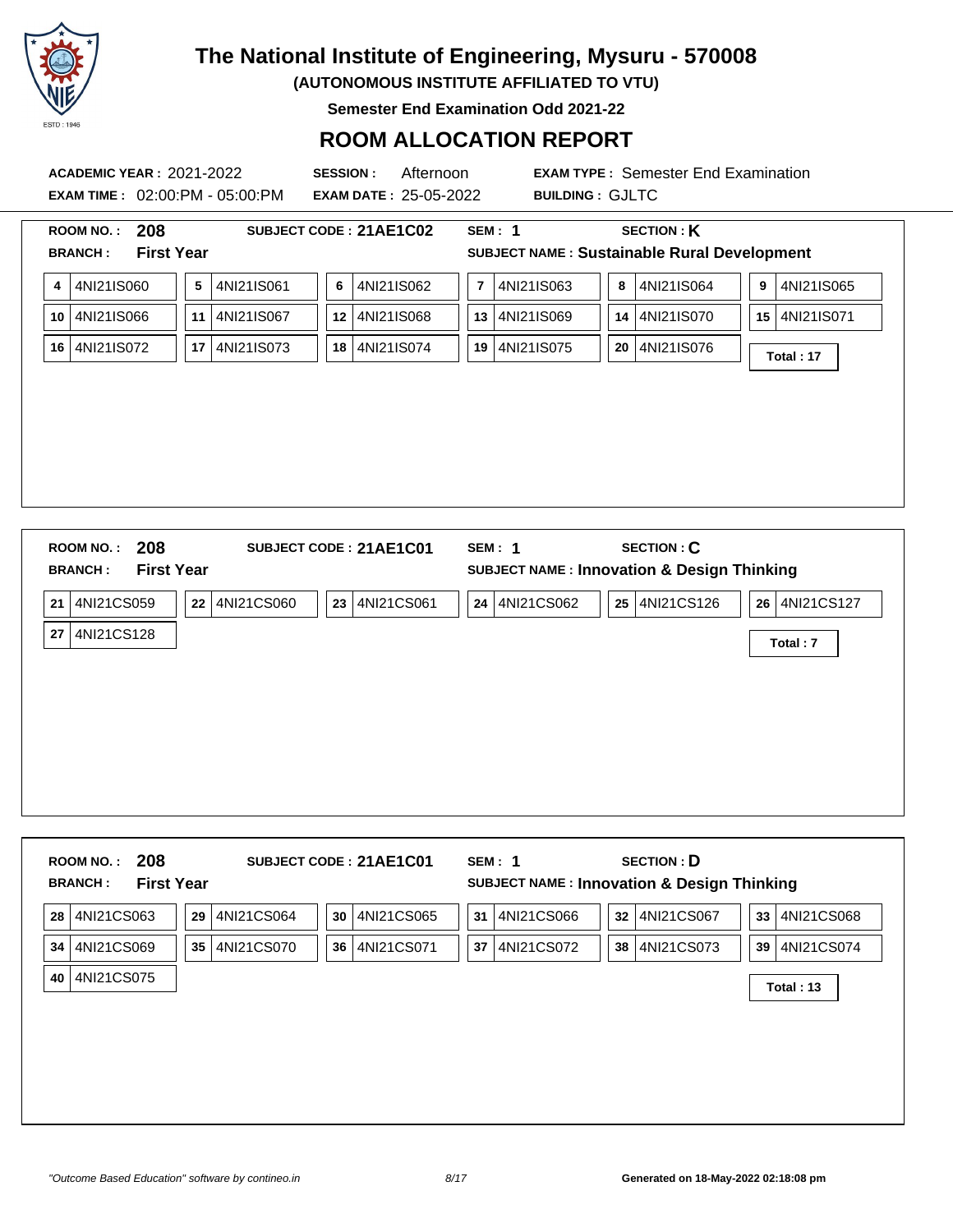

**(AUTONOMOUS INSTITUTE AFFILIATED TO VTU)**

**Semester End Examination Odd 2021-22**

### **ROOM ALLOCATION REPORT**

**EXAM TIME :** 02:00:PM - 05:00:PM **EXAM DATE :** 25-05-2022 **BUILDING :** GJLTC

|                      | 210<br><b>ROOM NO.:</b>             |             |            |                 | SUBJECT CODE: 21AE1C02 |    | <b>SEM: 1</b> | <b>SECTION: K</b>                                     |                 |               |
|----------------------|-------------------------------------|-------------|------------|-----------------|------------------------|----|---------------|-------------------------------------------------------|-----------------|---------------|
|                      | <b>First Year</b><br><b>BRANCH:</b> |             |            |                 |                        |    |               | SUBJECT NAME : Sustainable Rural Development          |                 |               |
| 1                    | 4NI21IS077                          | $\mathbf 2$ | 4NI21IS078 | $\mathbf{3}$    | 4NI21IS079             | 4  | 4NI21IS080    | $5\phantom{.0}$<br>4NI21IS081                         | 6               | 4NI21IS082    |
| $\overline{7}$       | 4NI21IS083                          | 8           | 4NI21IS084 | 9               | 4NI21IS085             | 10 | 4NI21IS086    | 4NI21IS087<br>11                                      |                 | 12 4NI21IS088 |
| 13                   | 4NI21IS089                          | 14          | 4NI21IS090 | 15 <sup>1</sup> | 4NI21IS091             | 16 | 4NI21IS092    | 4NI21IS093<br>17                                      |                 | 18 4NI21IS094 |
| 19                   | 4NI21IS095                          | 20          | 4NI21IS096 |                 |                        |    |               |                                                       |                 | Total: 20     |
|                      |                                     |             |            |                 |                        |    |               |                                                       |                 |               |
|                      |                                     |             |            |                 |                        |    |               |                                                       |                 |               |
|                      |                                     |             |            |                 |                        |    |               |                                                       |                 |               |
|                      |                                     |             |            |                 |                        |    |               |                                                       |                 |               |
|                      |                                     |             |            |                 |                        |    |               |                                                       |                 |               |
|                      |                                     |             |            |                 |                        |    |               |                                                       |                 |               |
|                      |                                     |             |            |                 |                        |    |               |                                                       |                 |               |
|                      |                                     |             |            |                 |                        |    |               |                                                       |                 |               |
|                      |                                     |             |            |                 |                        |    |               |                                                       |                 |               |
|                      |                                     |             |            |                 |                        |    |               |                                                       |                 |               |
|                      |                                     |             |            |                 |                        |    |               |                                                       |                 |               |
|                      |                                     |             |            |                 |                        |    |               |                                                       |                 |               |
|                      |                                     |             |            |                 |                        |    |               |                                                       |                 |               |
|                      | 210<br><b>ROOM NO.:</b>             |             |            |                 | SUBJECT CODE: 21AE1C01 |    | <b>SEM: 1</b> | <b>SECTION: D</b>                                     |                 |               |
|                      | <b>First Year</b><br><b>BRANCH:</b> |             |            |                 |                        |    |               |                                                       |                 |               |
|                      |                                     |             |            |                 |                        |    |               | <b>SUBJECT NAME: Innovation &amp; Design Thinking</b> |                 |               |
|                      | 4NI21CS076                          | 22          | 4NI21CS077 | 23              | 4NI21CS078             | 24 | 4NI21CS079    | 4NI21CS080<br>$25\phantom{.0}$                        |                 | 26 4NI21CS081 |
|                      |                                     |             |            |                 |                        |    |               |                                                       |                 |               |
|                      | 4NI21CS082                          | 28          | 4NI21CS083 | 29              | 4NI21CS084             | 30 | 4NI21CS085    | 4NI21CS086<br>31                                      | 32              | 4NI21CS087    |
|                      | 4NI21CS088                          | 34          | 4NI21CS089 | 35 <sub>1</sub> | 4NI21CS090             | 36 | 4NI21CS091    | 4NI21CS092<br>37                                      | 38 <sup>1</sup> | 4NI21CS093    |
|                      | 4NI21CS094                          | 40          | 4NI21CS095 |                 |                        |    |               |                                                       |                 |               |
|                      |                                     |             |            |                 |                        |    |               |                                                       |                 | Total: 20     |
|                      |                                     |             |            |                 |                        |    |               |                                                       |                 |               |
|                      |                                     |             |            |                 |                        |    |               |                                                       |                 |               |
|                      |                                     |             |            |                 |                        |    |               |                                                       |                 |               |
|                      |                                     |             |            |                 |                        |    |               |                                                       |                 |               |
| 21<br>27<br>33<br>39 |                                     |             |            |                 |                        |    |               |                                                       |                 |               |
|                      |                                     |             |            |                 |                        |    |               |                                                       |                 |               |
|                      |                                     |             |            |                 |                        |    |               |                                                       |                 |               |
|                      |                                     |             |            |                 |                        |    |               |                                                       |                 |               |

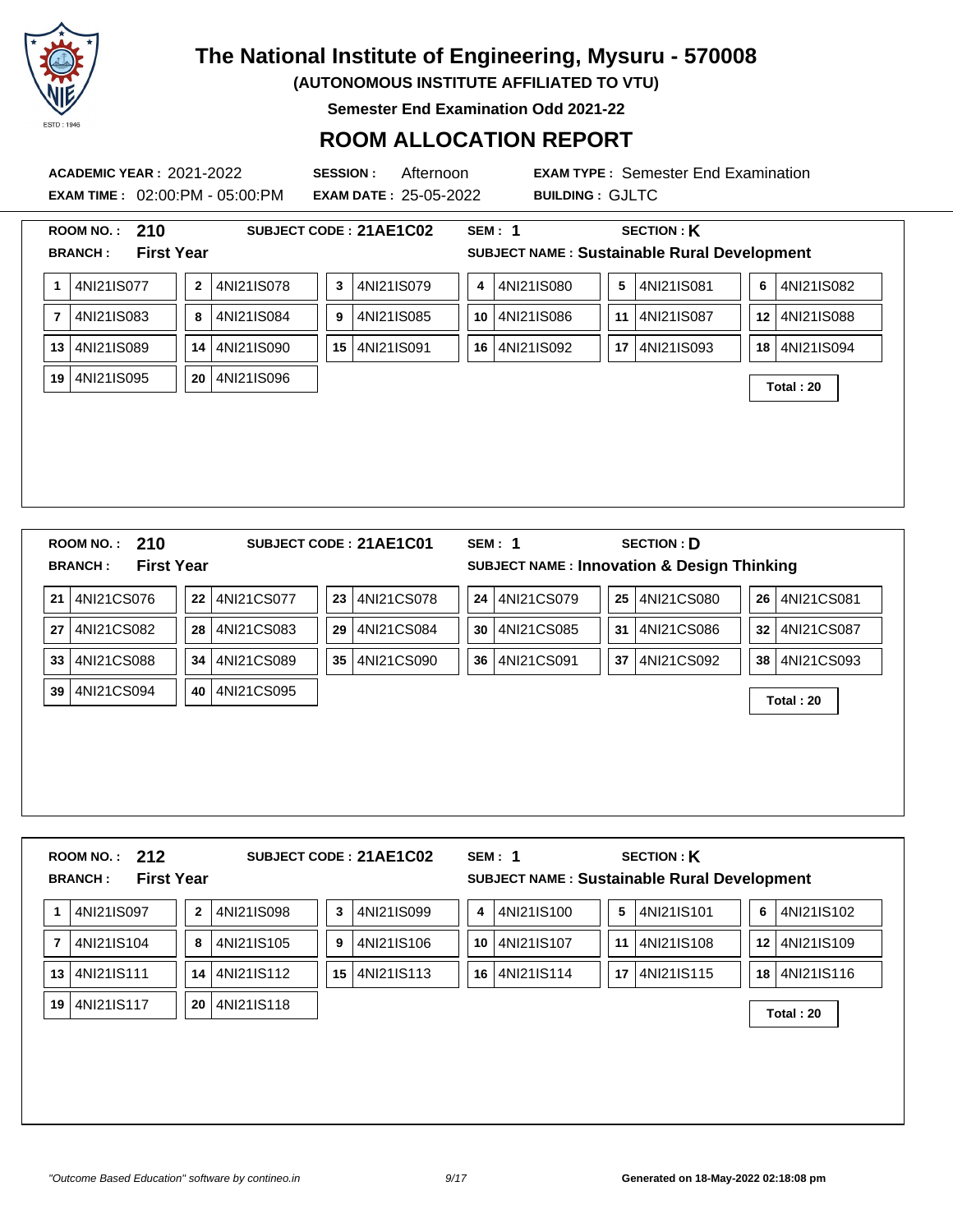

**(AUTONOMOUS INSTITUTE AFFILIATED TO VTU)**

**Semester End Examination Odd 2021-22**

| <b>ACADEMIC YEAR: 2021-2022</b>     |                                       | <b>SESSION:</b><br>Afternoon |                 | <b>EXAM TYPE: Semester End Examination</b>            |               |
|-------------------------------------|---------------------------------------|------------------------------|-----------------|-------------------------------------------------------|---------------|
|                                     | <b>EXAM TIME: 02:00:PM - 05:00:PM</b> | <b>EXAM DATE: 25-05-2022</b> |                 | <b>BUILDING: GJLTC</b>                                |               |
| ROOM NO.: 212                       |                                       | SUBJECT CODE: 21AE1C01       | <b>SEM: 1</b>   | <b>SECTION: D</b>                                     |               |
| <b>First Year</b><br><b>BRANCH:</b> |                                       |                              |                 | <b>SUBJECT NAME: Innovation &amp; Design Thinking</b> |               |
| 4NI21CS096<br>21 <sub>1</sub>       | 4NI21CS097<br>22                      | 23 4NI21CS098                | 24 4NI21CS099   | 25 4NI21CS100                                         | 26 4NI21CS101 |
| 4NI21CS102<br>27                    | 4NI21CS103<br>28                      | 4NI21CS104<br>29             | 30 4NI21CS105   | 4NI21CS106<br>31                                      | 32 4NI21CS107 |
| 4NI21CS108<br>33                    | 4NI21CS109<br>34                      | 35 4NI21CS110                | 36 4NI21CS111   | 4NI21CS112<br>37 <sup>1</sup>                         | 38 4NI21CS113 |
| 4NI21CS114<br>39                    | 4NI21CS115<br>40                      |                              |                 |                                                       | Total: 20     |
|                                     |                                       |                              |                 |                                                       |               |
|                                     |                                       |                              |                 |                                                       |               |
|                                     |                                       |                              |                 |                                                       |               |
|                                     |                                       |                              |                 |                                                       |               |
|                                     |                                       |                              |                 |                                                       |               |
|                                     |                                       |                              |                 |                                                       |               |
| ROOM NO.: 213                       |                                       | SUBJECT CODE: 21AE1C02       | <b>SEM: 1</b>   | <b>SECTION: K</b>                                     |               |
| <b>First Year</b><br><b>BRANCH:</b> |                                       |                              |                 | SUBJECT NAME : Sustainable Rural Development          |               |
| 4NI21IS119<br>$\mathbf{1}$          | 4NI21IS120<br>$\mathbf{2}$            | 4NI21IS121<br>3 <sup>1</sup> | 4NI21IS123<br>4 |                                                       |               |
|                                     |                                       |                              |                 |                                                       | Total: 4      |
|                                     |                                       |                              |                 |                                                       |               |
|                                     |                                       |                              |                 |                                                       |               |
|                                     |                                       |                              |                 |                                                       |               |

|    |            |    |            |                |            |    | SUBJECT NAME : Sustainable Rural Development |    |            |    |            |
|----|------------|----|------------|----------------|------------|----|----------------------------------------------|----|------------|----|------------|
| 5  | 4NI21ME001 | 6  | 4NI21ME002 | $\overline{7}$ | 4NI21ME003 | 8  | 4NI21ME004                                   | 9  | 4NI21ME005 | 10 | 4NI21ME006 |
| 11 | 4NI21ME007 | 12 | 4NI21ME008 | 13             | 4NI21ME009 | 14 | 4NI21ME010                                   | 15 | 4NI21ME011 | 16 | 4NI21ME012 |
| 17 | 4NI21ME013 | 18 | 4NI21ME014 | 19             | 4NI21ME015 | 20 | 4NI21ME017                                   |    |            |    | Total: 16  |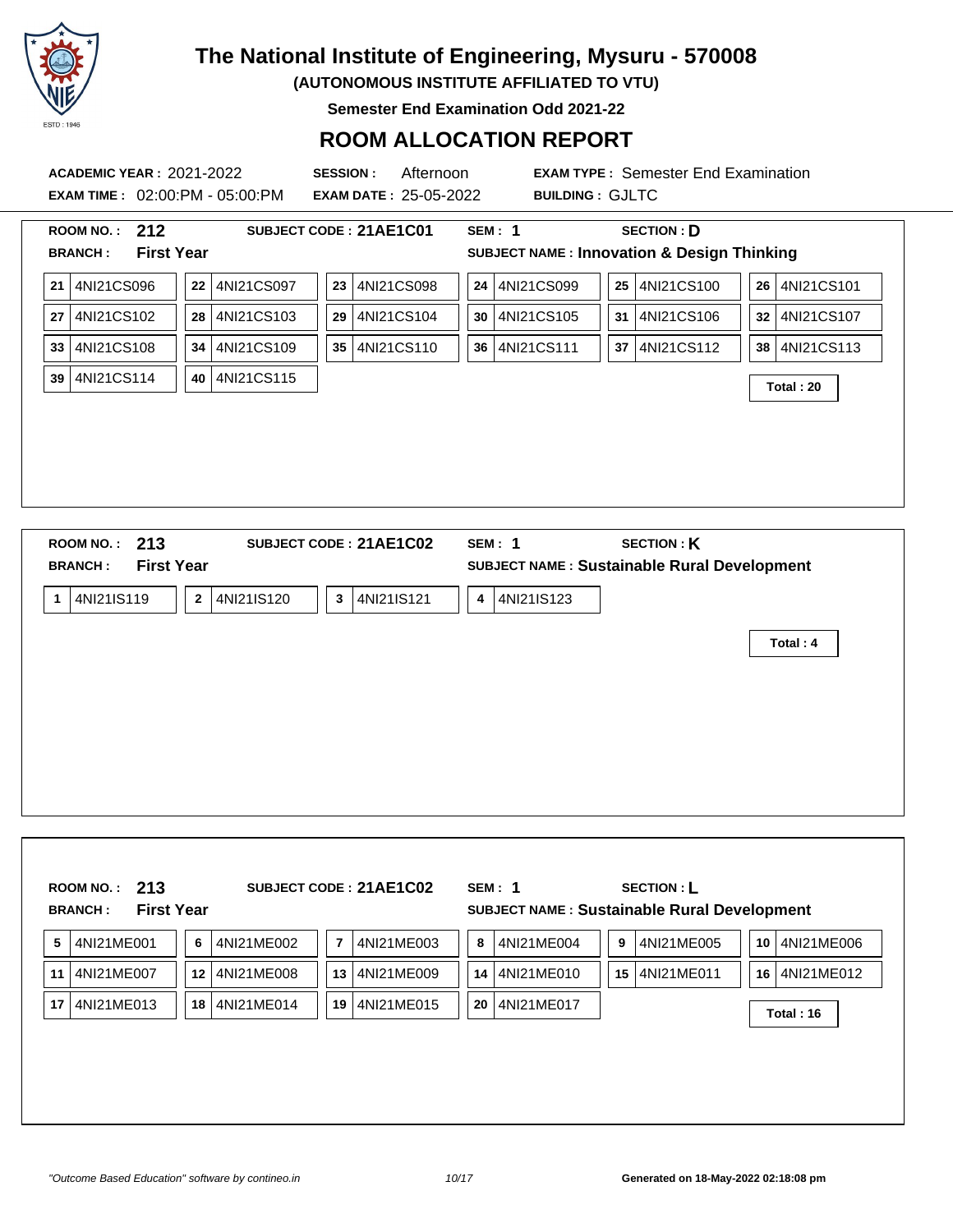

**(AUTONOMOUS INSTITUTE AFFILIATED TO VTU)**

**Semester End Examination Odd 2021-22**

| <b>First Year</b><br><b>BRANCH:</b> |    |            |                  |                  |                                                       |                  |
|-------------------------------------|----|------------|------------------|------------------|-------------------------------------------------------|------------------|
|                                     |    |            |                  |                  | <b>SUBJECT NAME: Innovation &amp; Design Thinking</b> |                  |
| 21 4NI21CS116                       | 22 | 4NI21CS117 | 4NI21CS118<br>23 | 4NI21CS119<br>24 | 4NI21CS120<br>25                                      | 4NI21CS121<br>26 |
| 27 4NI21CS122                       | 28 |            | 29 4NI21CS124    | 30   4NI21CS125  | 4NI21CS129<br>31                                      | Total: 11        |
|                                     |    |            |                  |                  |                                                       |                  |
|                                     |    |            | 4NI21CS123       |                  |                                                       |                  |

| 32 4NI20EC018 | 33 | 4NI21EC001 |    | 34 4NI21EC002 | 35   4NI21EC003 | 36   4NI21EC004 | 37 4NI21EC005 |
|---------------|----|------------|----|---------------|-----------------|-----------------|---------------|
| 38 4NI21EC006 | 39 | 4NI21EC007 | 40 | 4NI21EC008    |                 |                 | Total: 9      |
|               |    |            |    |               |                 |                 |               |
|               |    |            |    |               |                 |                 |               |
|               |    |            |    |               |                 |                 |               |
|               |    |            |    |               |                 |                 |               |
|               |    |            |    |               |                 |                 |               |
|               |    |            |    |               |                 |                 |               |
|               |    |            |    |               |                 |                 |               |
|               |    |            |    |               |                 |                 |               |

|    |            | <b>First Year</b> |            |    | SUBJECT CODE: 21AE1C02 |    | SEM: 1     |    | <b>SECTION: L</b><br>SUBJECT NAME : Sustainable Rural Development |                 |            |
|----|------------|-------------------|------------|----|------------------------|----|------------|----|-------------------------------------------------------------------|-----------------|------------|
| 1  | 4NI21ME018 | $\mathbf{2}$      | 4NI21ME019 | 3  | 4NI21ME020             | 4  | 4NI21ME021 | 5  | 4NI21ME022                                                        | 6               | 4NI21ME023 |
| 7  | 4NI21ME024 | 8                 | 4NI21ME025 | 9  | 4NI21ME026             | 10 | 4NI21ME027 | 11 | 4NI21ME028                                                        | 12 <sup>1</sup> | 4NI21ME029 |
| 13 | 4NI21ME030 | 14                | 4NI21ME031 | 15 | 4NI21ME032             | 16 | 4NI21ME033 | 17 | 4NI21ME034                                                        | 18 <sup>1</sup> | 4NI21ME035 |
| 19 | 4NI21ME036 | 20                | 4NI21ME037 |    |                        |    |            |    |                                                                   |                 | Total: 20  |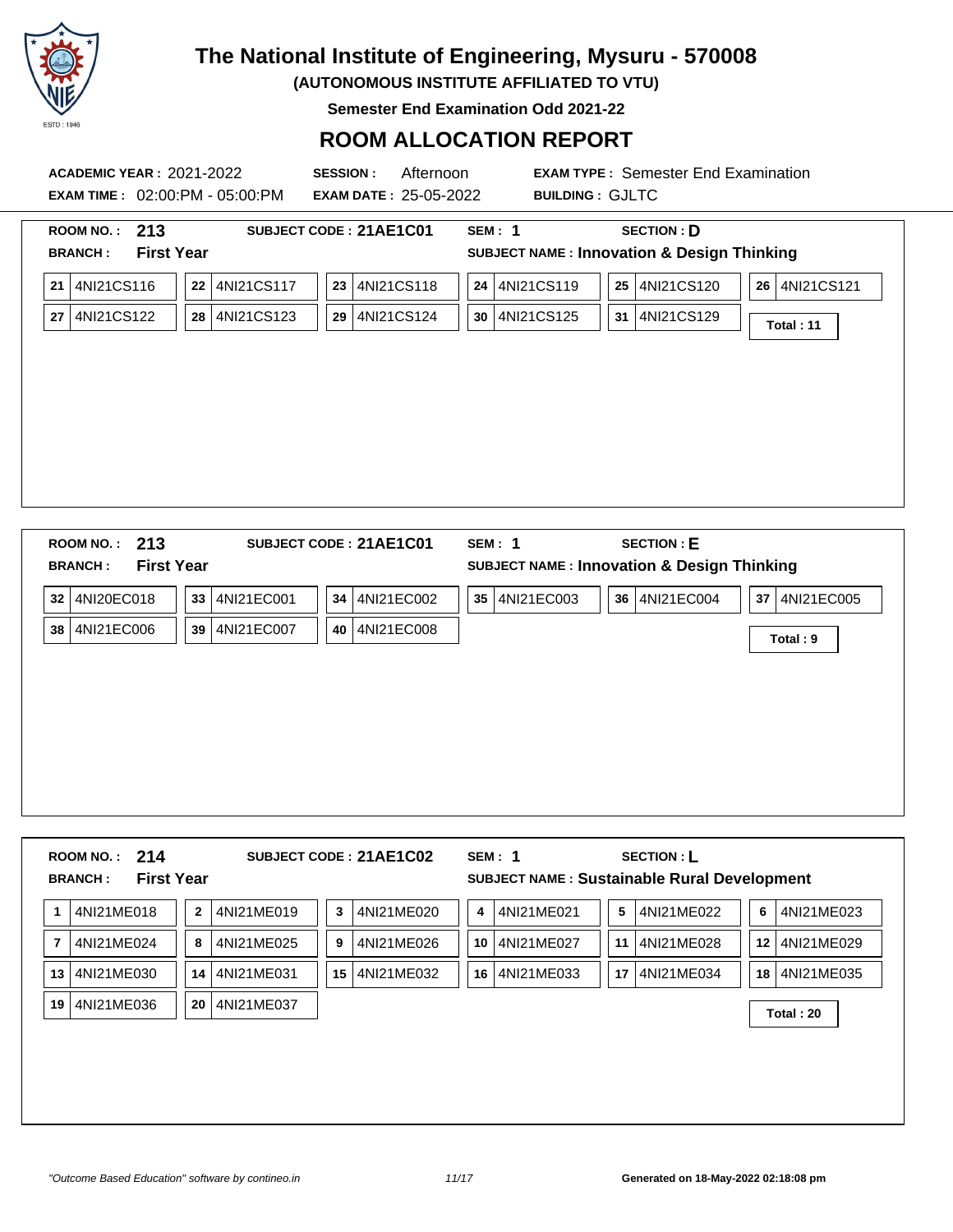

**(AUTONOMOUS INSTITUTE AFFILIATED TO VTU)**

**Semester End Examination Odd 2021-22**

### **ROOM ALLOCATION REPORT**

**ACADEMIC YEAR :** 2021-2022 **SESSION :** Afternoon **EXAM TYPE :** Semester End Examination **EXAM TIME :** 02:00:PM - 05:00:PM **EXAM DATE :** 25-05-2022 **BUILDING :** GJLTC **ROOM NO. : 214 SUBJECT CODE : 21AE1C01 SEM : 1 SECTION : E BRANCH : First Year SUBJECT NAME : Innovation & Design Thinking 21** 4NI21EC009 **22** 4NI21EC010 **23** 4NI21EC011 **24** 4NI21EC012 **25** 4NI21EC013 **26** 4NI21EC014 **27** 4NI21EC015 **28** 4NI21EC016 **29** 4NI21EC017 **30** 4NI21EC018 **31** 4NI21EC019 **32** 4NI21EC020 **33** 4NI21EC021 **34** 4NI21EC022 **35** 4NI21EC023 **36** 4NI21EC024 **37** 4NI21EC025 **38** 4NI21EC026 **<sup>39</sup>** 4NI21EC027 **<sup>40</sup>** 4NI21EC028 **Total : 20 ROOM NO. : 215 SUBJECT CODE : 21AE1C02 SEM : 1 SECTION : L BRANCH : First Year SUBJECT NAME : Sustainable Rural Development 1** 4NI21ME038 **2** 4NI21ME039 **3** 4NI21ME040 **4** 4NI21ME041 **5** 4NI21ME042 **6** 4NI21ME043 **7** 4NI21ME044 **8** 4NI21ME045 **9** 4NI21ME046 **10** 4NI21ME047 **11** 4NI21ME048 **12** 4NI21ME049 **<sup>13</sup>** 4NI21ME050 **<sup>14</sup>** 4NI21ME051 **<sup>15</sup>** 4NI21ME052 **Total : 15**

| 215<br><b>ROOM NO.:</b><br><b>First Year</b><br><b>BRANCH:</b> | SUBJECT CODE: 21AE1C02         | <b>SECTION: M</b><br>SEM: 1<br>SUBJECT NAME : Sustainable Rural Development |          |
|----------------------------------------------------------------|--------------------------------|-----------------------------------------------------------------------------|----------|
| 4NI21ME053<br>17<br>16                                         | 4NI21ME054<br>4NI21ME055<br>18 | 4NI21ME056<br>4NI21ME057<br>20<br>19                                        | Total: 5 |
|                                                                |                                |                                                                             |          |
|                                                                |                                |                                                                             |          |
|                                                                |                                |                                                                             |          |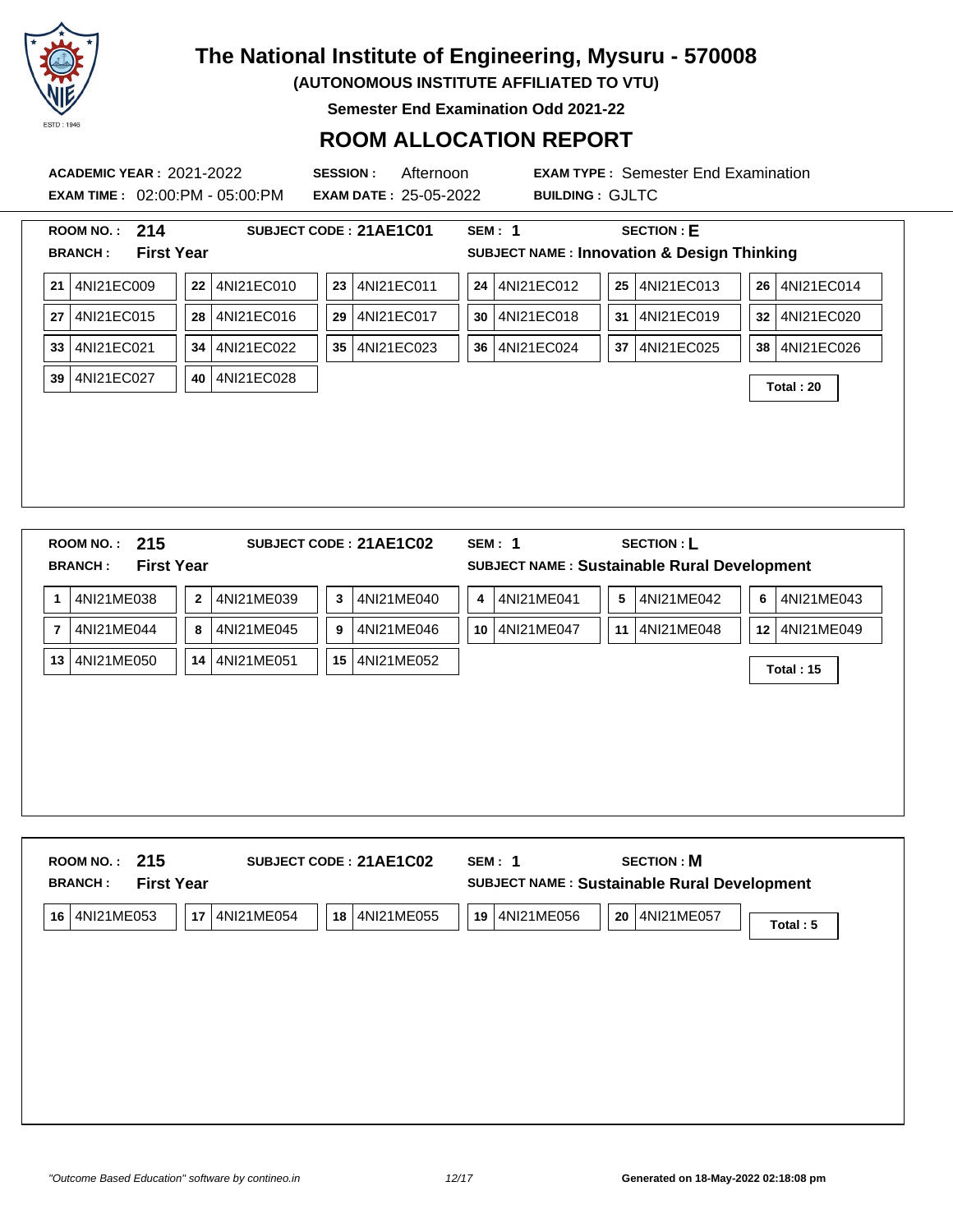

**(AUTONOMOUS INSTITUTE AFFILIATED TO VTU)**

**Semester End Examination Odd 2021-22**

### **ROOM ALLOCATION REPORT**

**ACADEMIC YEAR :** 2021-2022 **SESSION :** Afternoon **EXAM TYPE :** Semester End Examination **EXAM TIME :** 02:00:PM - 05:00:PM **EXAM DATE :** 25-05-2022 **BUILDING :** GJLTC **ROOM NO. : 215 SUBJECT CODE : 21AE1C01 SEM : 1 SECTION : E BRANCH : First Year SUBJECT NAME : Innovation & Design Thinking 21** 4NI21EC029 **22** 4NI21EC030 **23** 4NI21EC032 **24** 4NI21EC033 **25** 4NI21EC034 **26** 4NI21EC035 **27** 4NI21EC036 **28** 4NI21EC037 **29** 4NI21EC038 **30** 4NI21EC039 **31** 4NI21EC040 **32** 4NI21EC041 **33** 4NI21EC042 **34** 4NI21EC043 **35** 4NI21EC044 **36** 4NI21EC045 **37** 4NI21EC046 **38** 4NI21EC047 **<sup>39</sup>** 4NI21EC048 **<sup>40</sup>** 4NI21EC049 **Total : 20 ROOM NO. : 304 SUBJECT CODE : 21AE1C02 SEM : 1 SECTION : M BRANCH : First Year SUBJECT NAME : Sustainable Rural Development 1** 4NI21ME058 **2** 4NI21ME059 **3** 4NI21ME060 **4** 4NI21ME061 **5** 4NI21ME062 **6** 4NI21ME063 **7** 4NI21ME064 **8** 4NI21ME065 **9** 4NI21ME066 **10** 4NI21ME067 **11** 4NI21ME068 **12** 4NI21ME069 **13** 4NI21ME070 **14** 4NI21ME071 **15** 4NI21ME072 **16** 4NI21ME073 **17** 4NI21ME074 **18** 4NI21ME075 **<sup>19</sup>** 4NI21ME076 **<sup>20</sup>** 4NI21ME077 **Total : 20**

|                  |            |                  |                  | <b>SUBJECT NAME: Innovation &amp; Design Thinking</b> |                  |
|------------------|------------|------------------|------------------|-------------------------------------------------------|------------------|
| 4NI21EC050<br>22 | 4NI21EC051 | 4NI21EC052<br>23 | 24<br>4NI21EC053 | 4NI21EC054<br>25                                      | 26<br>4NI21EC055 |
| 28<br>4NI21EC056 | 4NI21EC057 | 29<br>4NI21EC058 | 30<br>4NI21EC059 | 31<br>4NI21EC060                                      | 32 4NI21EC122    |
| 34<br>4NI21EC123 | 4NI21EC124 |                  |                  |                                                       | Total: 14        |
|                  |            |                  |                  |                                                       |                  |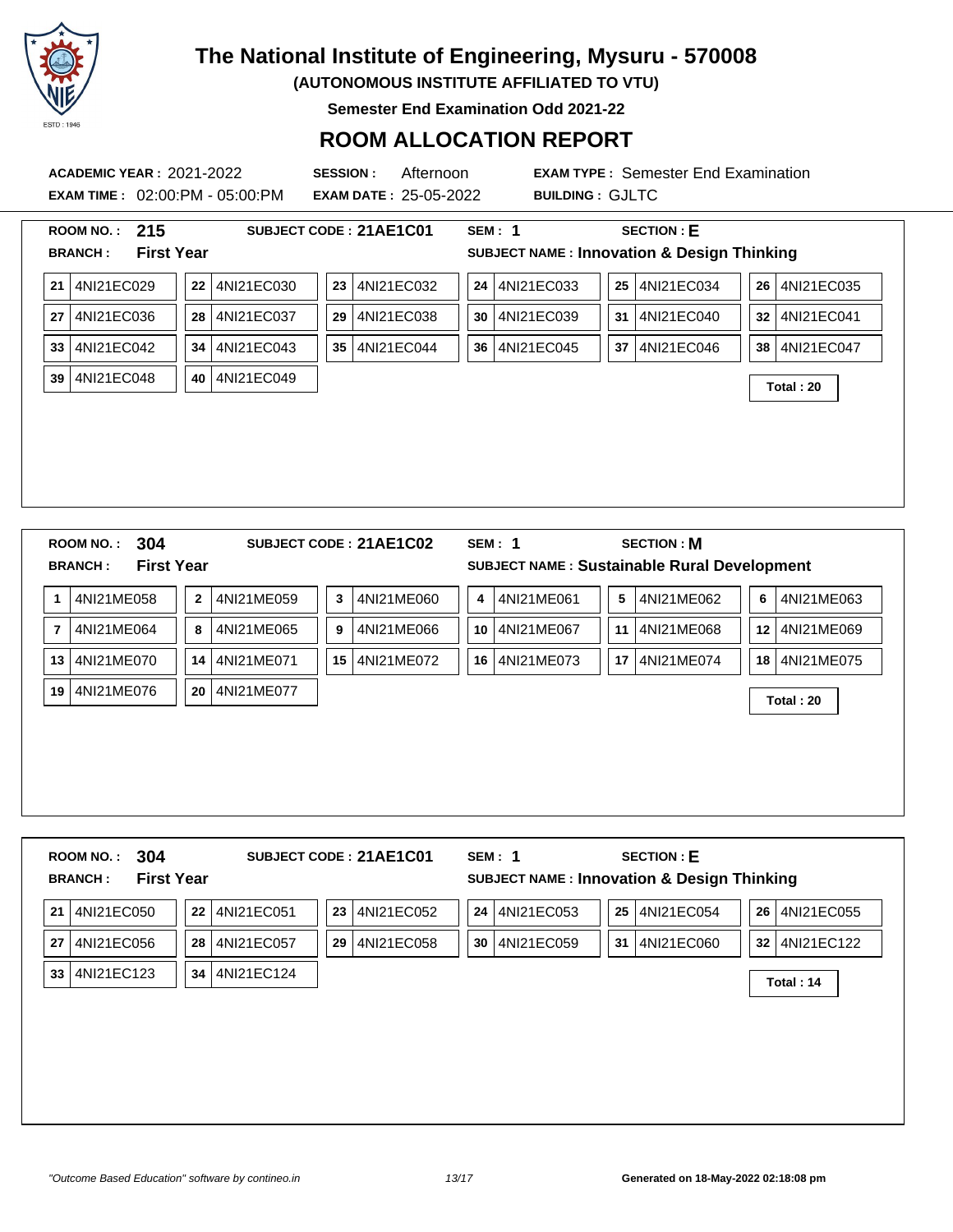

**(AUTONOMOUS INSTITUTE AFFILIATED TO VTU)**

**Semester End Examination Odd 2021-22**

| 304<br><b>ROOM NO.:</b><br><b>BRANCH:</b>                                     | <b>First Year</b>          | SUBJECT CODE: 21AE1C01        | <b>SEM: 1</b>    | <b>SECTION: F</b><br><b>SUBJECT NAME: Innovation &amp; Design Thinking</b> |                           |
|-------------------------------------------------------------------------------|----------------------------|-------------------------------|------------------|----------------------------------------------------------------------------|---------------------------|
| 4NI21EC031<br>35                                                              | 4NI21EC061<br>36           | 4NI21EC062<br>37              | 4NI21EC063<br>38 | 39 <br>4NI21EC064                                                          | 40 4NI21EC065<br>Total: 6 |
|                                                                               |                            |                               |                  |                                                                            |                           |
| 305                                                                           | <b>First Year</b>          | SUBJECT CODE: 21AE1C02        | <b>SEM: 1</b>    | <b>SECTION: M</b><br>SUBJECT NAME : Sustainable Rural Development          |                           |
| 4NI21ME078                                                                    | 4NI21ME079<br>$\mathbf{2}$ | 4NI21ME080<br>3               | 4NI21ME081<br>4  | 5 <sup>1</sup><br>4NI21ME082                                               | 4NI21ME083<br>6           |
| 4NI21ME084                                                                    | 8<br>4NI21ME085            | 9<br>4NI21ME086               | 10<br>4NI21ME087 | 11<br>4NI21ME088                                                           | 12 4NI21ME089             |
| <b>ROOM NO.:</b><br><b>BRANCH:</b><br>1<br>$\overline{7}$<br>4NI21ME090<br>13 | 4NI21ME091<br>14           | 4NI21ME092<br>15 <sup>1</sup> | 4NI21ME093<br>16 | 4NI21ME094<br>17 <sup>1</sup>                                              | 18 4NI21ME095             |

|    | 305<br><b>ROOM NO.:</b>             |         |            |    | SUBJECT CODE: 21AE1C01 | SEM: 1 |            |    | <b>SECTION: F</b>                                     |                 |            |
|----|-------------------------------------|---------|------------|----|------------------------|--------|------------|----|-------------------------------------------------------|-----------------|------------|
|    | <b>First Year</b><br><b>BRANCH:</b> |         |            |    |                        |        |            |    | <b>SUBJECT NAME: Innovation &amp; Design Thinking</b> |                 |            |
| 21 | 4NI21EC066                          | $22 \,$ | 4NI21EC067 | 23 | 4NI21EC068             | 24     | 4NI21EC069 | 25 | 4NI21EC070                                            | 26 <sup>1</sup> | 4NI21EC071 |
| 27 | 4NI21EC072                          | 28      | 4NI21EC073 | 29 | 4NI21EC074             | 30     | 4NI21EC075 | 31 | 4NI21EC076                                            | 32 <sub>2</sub> | 4NI21EC077 |
| 33 | 4NI21EC078                          | 34      | 4NI21EC079 | 35 | 4NI21EC080             | 36     | 4NI21EC081 | 37 | 4NI21EC082                                            | 38 <sup>1</sup> | 4NI21EC083 |
| 39 | 4NI21EC084                          | 40      | 4NI21EC085 |    |                        |        |            |    |                                                       |                 | Total: 20  |
|    |                                     |         |            |    |                        |        |            |    |                                                       |                 |            |
|    |                                     |         |            |    |                        |        |            |    |                                                       |                 |            |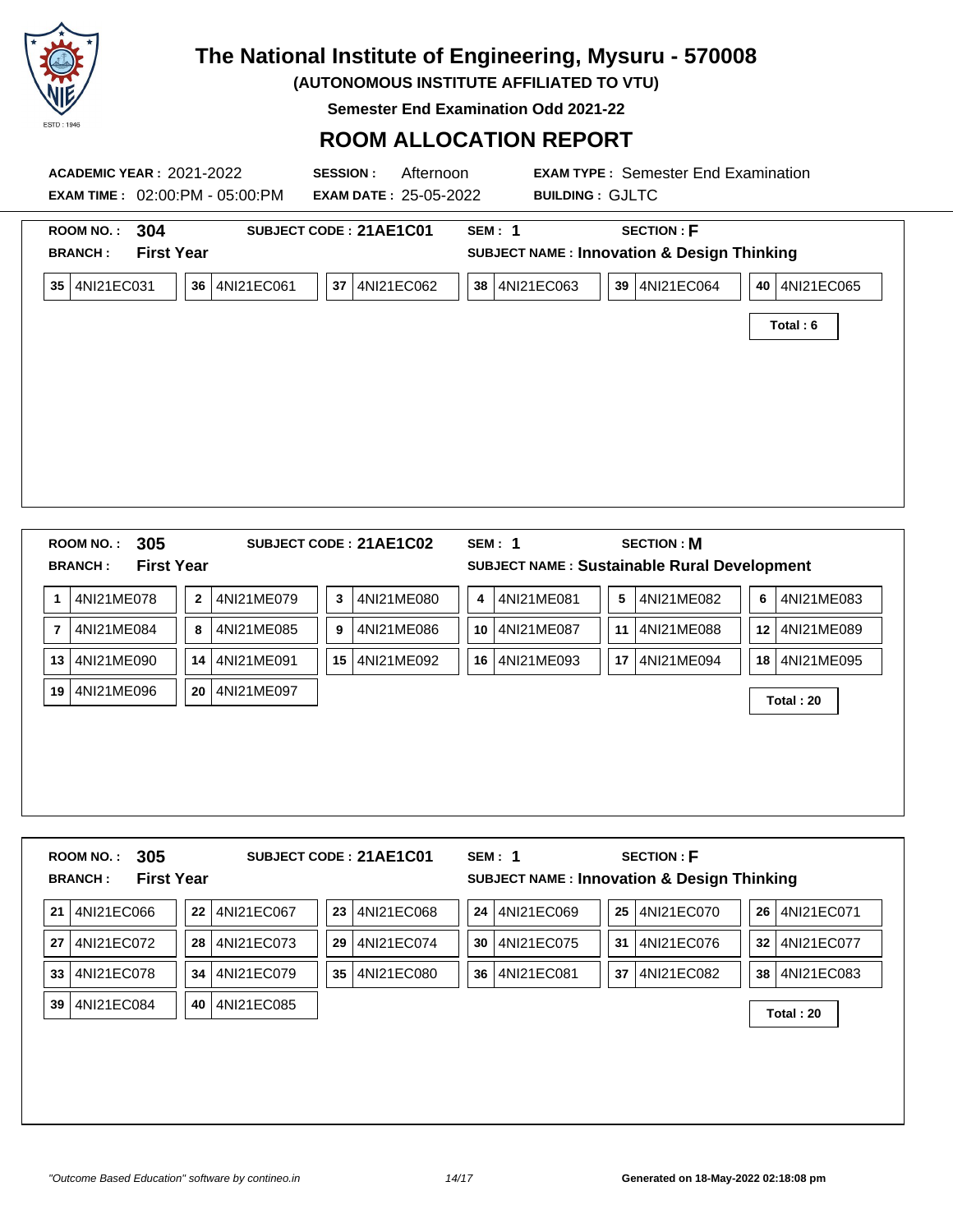

**(AUTONOMOUS INSTITUTE AFFILIATED TO VTU)**

**Semester End Examination Odd 2021-22**

| <b>ACADEMIC YEAR: 2021-2022</b><br><b>EXAM TIME: 02:00:PM - 05:00:PM</b>                                          | <b>SESSION:</b><br>Afternoon<br><b>EXAM DATE: 25-05-2022</b>            | <b>EXAM TYPE: Semester End Examination</b><br><b>BUILDING: GJLTC</b>                                                                                                          |  |
|-------------------------------------------------------------------------------------------------------------------|-------------------------------------------------------------------------|-------------------------------------------------------------------------------------------------------------------------------------------------------------------------------|--|
| <b>ROOM NO.:</b><br>306<br><b>First Year</b><br><b>BRANCH:</b><br>4NI21ME098<br>1<br>4NI21ME153<br>$\overline{7}$ | SUBJECT CODE: 21AE1C02<br>4NI21ME099<br>4NI21ME100<br>$\mathbf{2}$<br>3 | <b>SECTION: M</b><br><b>SEM: 1</b><br>SUBJECT NAME : Sustainable Rural Development<br>4NI21ME101<br>$\overline{\mathbf{5}}$<br>4NI21ME102<br>4NI21ME103<br>6<br>4<br>Total: 7 |  |
| 306<br><b>ROOM NO.:</b><br><b>First Year</b><br><b>BRANCH:</b>                                                    | SUBJECT CODE: 21AE1C02                                                  | <b>SECTION: N</b><br><b>SEM: 1</b><br>SUBJECT NAME : Sustainable Rural Development                                                                                            |  |
| 4NI21ME104<br>8                                                                                                   | 4NI21ME105<br>10 4NI21ME106<br>9                                        | 11 4NI21ME107<br>12 4NI21ME108<br>13 4NI21ME109                                                                                                                               |  |
| 14 4NI21ME110                                                                                                     | 15 4NI21ME111<br>16 4NI21ME112                                          | 17 4NI21ME113<br>18 4NI21ME114<br>19 4NI21ME115                                                                                                                               |  |
| 4NI21ME116<br>20 <sub>1</sub>                                                                                     |                                                                         | Total: 13                                                                                                                                                                     |  |

| 306<br><b>ROOM NO.:</b><br><b>BRANCH:</b> | <b>First Year</b> | SUBJECT CODE: 21AE1C01 | SEM: 1     | <b>SECTION: F</b><br><b>SUBJECT NAME: Innovation &amp; Design Thinking</b> |               |
|-------------------------------------------|-------------------|------------------------|------------|----------------------------------------------------------------------------|---------------|
| 4NI21EC086                                | 4NI21EC087        | 4NI21EC088             | 4NI21EC089 | 25                                                                         | 26 4NI21EC091 |
| 21                                        | 22                | 23                     | 24         | 4NI21EC090                                                                 |               |
| 4NI21EC092                                | 4NI21EC093        | 29                     | 4NI21EC095 | 31                                                                         | 32 4NI21EC097 |
| 27                                        | 28                | 4NI21EC094             | 30         | 4NI21EC096                                                                 |               |
| 4NI21EC098                                | 4NI21EC099        | 35                     | 4NI21EC101 | 37                                                                         | 38 4NI21EC103 |
| 33                                        | 34                | 4NI21EC100             | 36         | 4NI21EC102                                                                 |               |
| 4NI21EC104<br>39                          | 4NI21EC105<br>40  |                        |            |                                                                            | Total: 20     |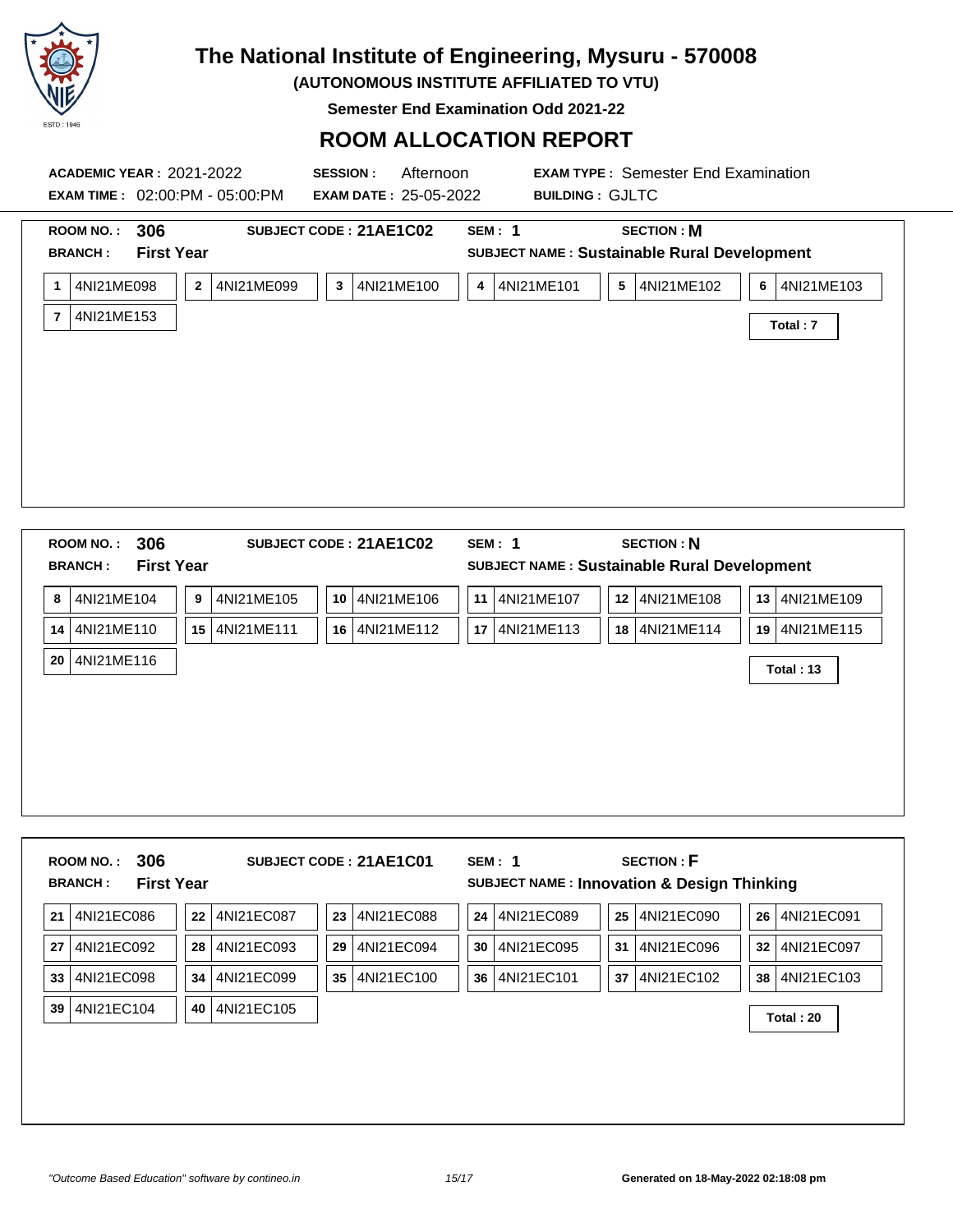

**(AUTONOMOUS INSTITUTE AFFILIATED TO VTU)**

**Semester End Examination Odd 2021-22**

### **ROOM ALLOCATION REPORT**

**EXAM TIME :** 02:00:PM - 05:00:PM **EXAM DATE :** 25-05-2022 **BUILDING :** GJLTC

| <b>First Year</b><br><b>BRANCH:</b>          |                            |                        |                  | <b>SECTION: N</b>                                     |                  |  |  |  |  |  |
|----------------------------------------------|----------------------------|------------------------|------------------|-------------------------------------------------------|------------------|--|--|--|--|--|
| SUBJECT NAME : Sustainable Rural Development |                            |                        |                  |                                                       |                  |  |  |  |  |  |
| 4NI21ME117<br>1                              | 4NI21ME118<br>$\mathbf{2}$ | 4NI21ME119<br>3        | 4NI21ME120<br>4  | 4NI21ME121<br>5                                       | 4NI21ME122<br>6  |  |  |  |  |  |
| 4NI21ME123<br>7                              | 4NI21ME124<br>8            | 4NI21ME125<br>9        | 4NI21ME126<br>10 | 4NI21ME127<br>11 <sup>1</sup>                         | 12 4NI21ME128    |  |  |  |  |  |
| 4NI21ME129<br>13                             | 4NI21ME130<br>14           | 4NI21ME131<br>15       | 4NI21ME132<br>16 | 4NI21ME133<br>17                                      | 4NI21ME134<br>18 |  |  |  |  |  |
| 4NI21ME135<br>19                             | 4NI21ME136<br>20           |                        |                  |                                                       | Total: 20        |  |  |  |  |  |
|                                              |                            |                        |                  |                                                       |                  |  |  |  |  |  |
|                                              |                            |                        |                  |                                                       |                  |  |  |  |  |  |
|                                              |                            |                        |                  |                                                       |                  |  |  |  |  |  |
|                                              |                            |                        |                  |                                                       |                  |  |  |  |  |  |
|                                              |                            |                        |                  |                                                       |                  |  |  |  |  |  |
|                                              |                            |                        |                  |                                                       |                  |  |  |  |  |  |
|                                              |                            |                        |                  |                                                       |                  |  |  |  |  |  |
|                                              |                            |                        |                  |                                                       |                  |  |  |  |  |  |
|                                              |                            |                        |                  |                                                       |                  |  |  |  |  |  |
|                                              |                            |                        |                  |                                                       |                  |  |  |  |  |  |
| 307<br><b>ROOM NO.:</b>                      |                            | SUBJECT CODE: 21AE1C01 | <b>SEM: 1</b>    | <b>SECTION: F</b>                                     |                  |  |  |  |  |  |
| <b>First Year</b><br><b>BRANCH:</b>          |                            |                        |                  | <b>SUBJECT NAME: Innovation &amp; Design Thinking</b> |                  |  |  |  |  |  |
| 4NI21EC106<br>21                             | 4NI21EC107<br>22           | 4NI21EC108<br>23       | 4NI21EC109<br>24 | 25 4NI21EC110                                         | 26 4NI21EC111    |  |  |  |  |  |
| 4NI21EC112<br>27                             | 4NI21EC113<br>28           | 4NI21EC114<br>29       | 4NI21EC115<br>30 | 4NI21EC116<br>31 <sup>1</sup>                         | 32 4NI21EC117    |  |  |  |  |  |
| 4NI21EC118<br>33                             | 4NI21EC119<br>34           | 4NI21EC120<br>35       | 4NI21EC121<br>36 | 4NI21EC125<br>37 I                                    |                  |  |  |  |  |  |
|                                              |                            |                        |                  |                                                       | Total: 17        |  |  |  |  |  |
|                                              |                            |                        |                  |                                                       |                  |  |  |  |  |  |
|                                              |                            |                        |                  |                                                       |                  |  |  |  |  |  |

| ROOM NO.: 307<br><b>First Year</b><br><b>BRANCH:</b> | SUBJECT CODE: 21AE1C01         | <b>SECTION: G</b><br>SEM: 1<br><b>SUBJECT NAME: Innovation &amp; Design Thinking</b> |
|------------------------------------------------------|--------------------------------|--------------------------------------------------------------------------------------|
| 4NI21IP001<br>39<br>38                               | 4NI21IP003<br>4NI21IP002<br>40 |                                                                                      |
|                                                      |                                | Total: 3                                                                             |
|                                                      |                                |                                                                                      |
|                                                      |                                |                                                                                      |
|                                                      |                                |                                                                                      |
|                                                      |                                |                                                                                      |